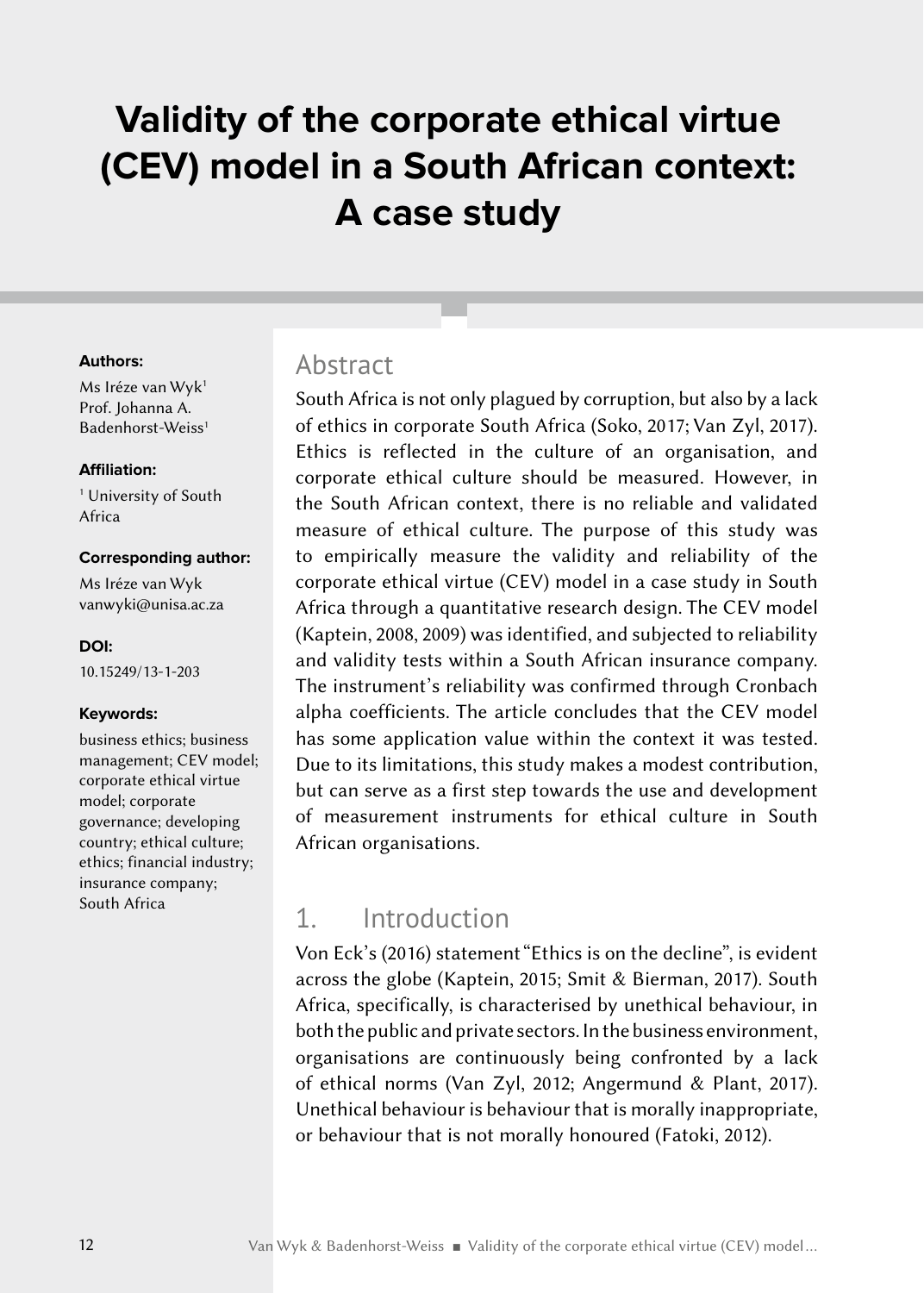Corruption is one of the top challenges in South Africa, and there is ample evidence of eroding ethics amongst corporate leaders in South Africa (Pietersen & Maree, 2016; Van Wyk & Badenhorst-Weiss, 2017). Some of the reasons for the increase in unethical behaviour in the business environment are, for example, excessive workload, fear of retrenchment, stagnation of the economy, uncertainty about the future, and weaknesses in the regulatory environment with respect to certain (ethical) business practices (Van Zyl, 2012).

Recurring corporate ethical scandals over several decades have led to the emergence of various moral-based, or principle-based, initiatives – across the globe. Such initiatives include corporate sustainability initiatives, corporate governance, corporate citizenship, corporate social responsibility and business ethics. All these initiatives are aimed at the long-term sustainability of organisations, emphasising sound management practices in the pursuit of profits, fairness towards people (broader society) and respect for the environment. Business ethics, in particular, is receiving increasing attention as organisations are being urged and pressured by stakeholders, through legislation and supervision, to allocate time and resources to improve and ensure ethical practices (Timonen & Luoma-Aho, 2010; Majluf & Navarrete, 2011; Smit & Bierman, 2017).

As a result of such pressures to be more ethical, organisations have taken steps to manage ethical conduct through initiatives such as a code of ethics, ethics training, and ethics hotlines or whistleblowing lines (Jalil, Azam & Rahman, 2010). In addition, there has been an increased focus on developing and maintaining a corporate ethical culture, since such a culture promotes ethical behaviour, effective governance and the attainment of organisational goals (Huhtala, Feldt, Hyvonen & Mauno, 2013; Angermund & Plant, 2017).

In South Africa, the context of this study, ethics in the business setting is promoted amongst large corporations through South Africa's Code on Corporate Governance, stipulated in the King IV Report. Adherence to the King IV is a listing requirement for the Johannesburg Stock Exchange (JSE) (Pierce & Kennedy-Good, 2009). Given the listing requirement, ethical conduct, ethical leadership, responsibility, and transparency should be priorities for listed companies (Deloitte, 2016; KPMG, 2016). In addition, the King IV requires listed corporations to cultivate an ethical culture.

Ethics SA conducted surveys in 2010, 2013 and 2016 amongst JSE-listed South African companies (with the majority being financial institutions). The aim of these surveys was to ascertain the state of ethics in South African JSE-listed companies. The findings indicated that the participating companies were serious about the management of ethics. However, the studies done by Ethics SA recommended that organisations should pay more attention to the ethical culture prevalent in their organisation. They recommended that the participating companies' (the respondents') ethical culture needed strengthening (Punt, Groenewald & Geerts, 2010; Groenewald & Geerts, 2013; Groenewald, 2016). In 2012, Van Zyl (2012) mentioned that ethical culture is hardly cultivated in South African organisations. This remark coincides with the findings of the three Ethics SA surveys, which is alarming considering the importance ethical culture plays in promoting ethical behaviour in the workplace.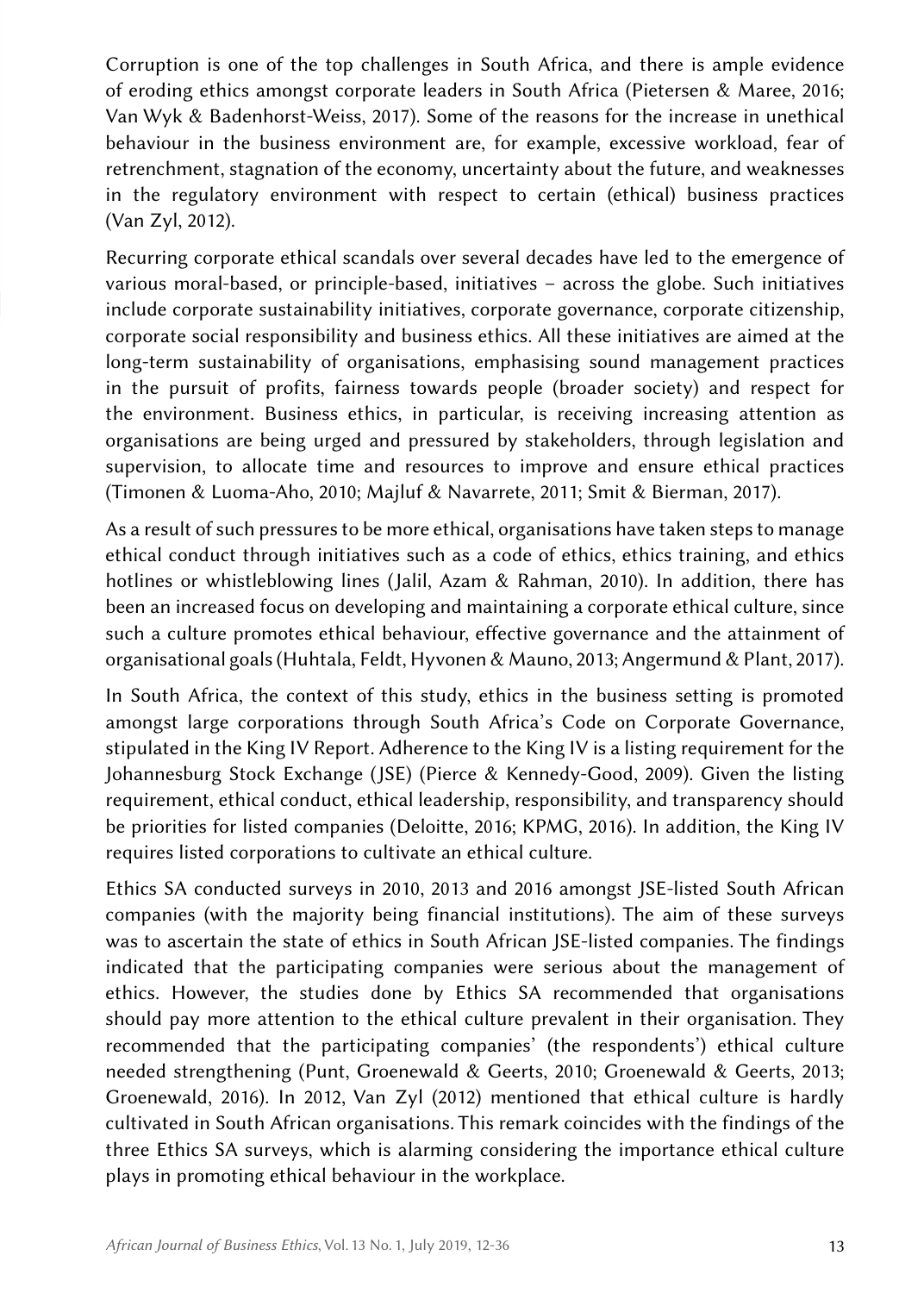Corporate ethical culture is considered a substantial factor in ethical decision-making (Fraedrich, Ferrell & Ferrell, 2013). It describes "how things are done" or "how things really work" in the workplace to solve internal and external managerial problems (Llopis, Reyes Gonzalez & Gasco, 2007; Ethics Resource Centre, 2010; Meinert, 2014). In addition, it affects how employees think in situations where ethics is concerned in relation to behaviours and decisions (Treviño & Nelson, 2011), and it fosters positive behaviour in the workplace (Appelbaum, Vigneault, Walker & Shapiro, 2009; Ethics Resource Centre, 2012). Ethical decision-making can also serve as a guideline on how to behave or make decisions ethically (Majluf & Navarrete, 2011; Treviño & Nelson, 2011). Research in this important topic (corporate ethical culture) has been proven to play an important role in promoting, encouraging and influencing ethical behaviour in the workplace.

According to Smurthwaite (2011), as the first step in strengthening an ethical culture, an organisation ought to measure the ethical culture prevalent in their organisation. However, the author highlights that research in the field of business ethics seems to have placed a limited focus on the topic of *ethical culture*. Furthermore, the 115 articles on business ethics that were published from 1995 to 2010 in South Africa focused on corporate social responsibility (CSR) (15%), economic justice (11%), corporate governance (11%), ethics (9%), and business ethics theories and teaching (8%) (Smurthwaite, 2011). Despite the maturity of the field of business ethics in South Africa (Rossouw, 2011), only a handful of tools have been developed and/or tested to measure ethical culture within a South African context. Therefore, there is a gap in the literature pertaining to the development and availability of appropriate tools to measure ethical culture that have been specifically developed for the South African context.

This article aims to address this gap, by testing the reliability and validity of a developed tool to measure the ethical culture in one large company in South Africa.

## 2. The problem and aim of the study

The discussion above highlights the need to improve ethics in corporate South Africa. One means of achieving this is to measure ethical culture, identify the areas for improvement and to address those areas of concern. However, the researchers of this study, after a thorough search, could not find any developed and tested tools to measure corporate ethical culture in a South African context. The conclusion was made that such a tool has not been developed in the country and that a tool developed elsewhere could be tested and validated for use in South African organisations.

The research objective is therefore to measure the corporate ethical virtue (CEV) model's validity and reliability in a large South African company.

The following sections provide for a literature review on corporate ethical culture, advancements in this field concerning measurement tools, and a review of the empirical findings. Lastly, this article suggests a modified CEV model to measure ethical culture within the participating company in South Africa.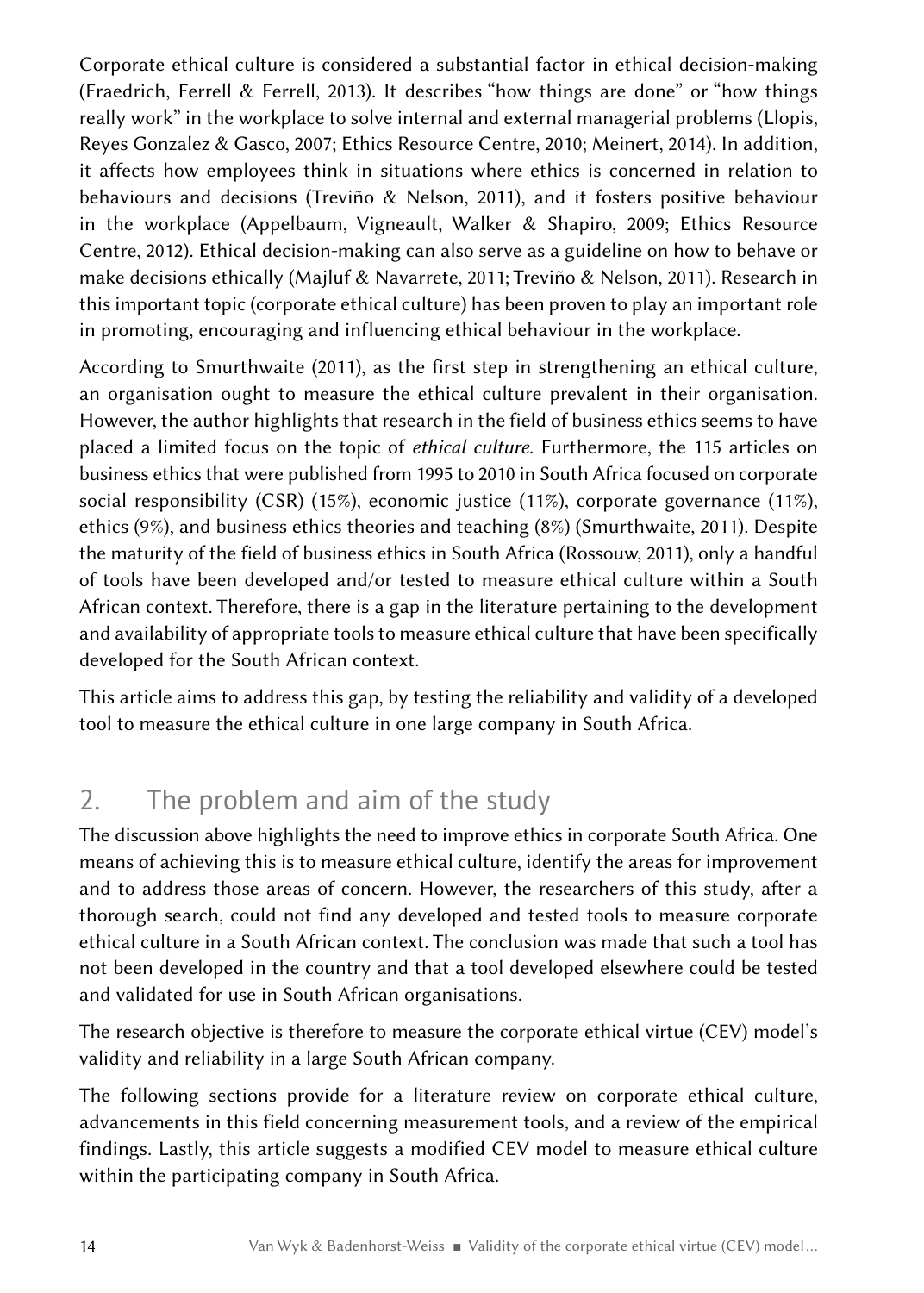## 3. Literature review

In the following section, corporate ethical culture, and the construct's development from a one-dimensional to a multidimensional construct are reviewed.

### 3.1 Corporate ethical culture

According to Schein (1984:3), an organisational culture is "the pattern of basic assumptions that a given group has invented, discovered, or developed in learning to cope with problems of external adaptations and internal integration". Ethical culture is an element of organisational culture (Baker, Hunt & Andrews, 2006; Eisenbeiss, Van Knippenberg & Fahrbach, 2014). According to Kaptein (2011), the ethical culture of an organisation is defined by those elements and aspects of the organisational context that encourage ethical behaviour or that reduce unethical behaviour. Organisational context elements include, for example, an ethics programme and ethics training (Kaptein, 2015). Huhtala *et al.* (2013) stipulated that ethical culture has both formal and informal components, aimed at promoting ethical behaviour. The formal components include tangible aspects, such as leadership and reward systems, while the informal components include intangible elements, such as rituals and implicit behavioural norms (Ardichvili *et al.*, 2009).

An ethical culture supports moral principles and ethical behaviour (Eisenbeiss *et al.*, 2014). It is a culture that is perceived to be the best way to prevent corporate scandals and unethical behaviour (Ethics Resource Centre, 2012). Numerous researchers and research institutions have highlighted the fact that developing and maintaining an ethical culture ought to be a priority in organisations to assist with their ethical orientation (Ethics Resource Centre, 2010; Belak, 2013; Huhtala *et al.*, 2013; Riivari & Lämsä, 2014). Considering the role ethical culture plays in ethical decision-making, research on corporate ethical culture has been proven to play an important role in promoting, encouraging and influencing ethical behaviour in the workplace.

Treviño, Butterfield and McCabe (1998) were the first authors to test and develop the concept of ethical culture, and subsequently made calls for further development and refinement. Since 1998, a few studies have attempted to interrogate ethical culture as a construct. The following section elaborates on some of these studies.

### 3.2 The development of ethical culture as a construct

Authors such as Treviño *et al.* (1998) worked on, developed and tested constructs to measure ethical culture, however, they recommended that this underdeveloped construct be further developed. Following the work of prominent authors in the field (for example, Treviño *et al.*, 1998; Kaptein, 2008, 2009; Ardichvili & Jondle, 2009; Jondle, Ardichvili & Mitchell, 2014), the conclusion was reached that to better understand ethical culture and then to measure it, the concept should be evaluated based on the elements or subconcepts. These aforementioned authors have unravelled, or dissected corporate ethical culture into validated dimensions and characteristics that can assist in the measurement thereof within an organisation. Kaptein (2008) and Ardichvili and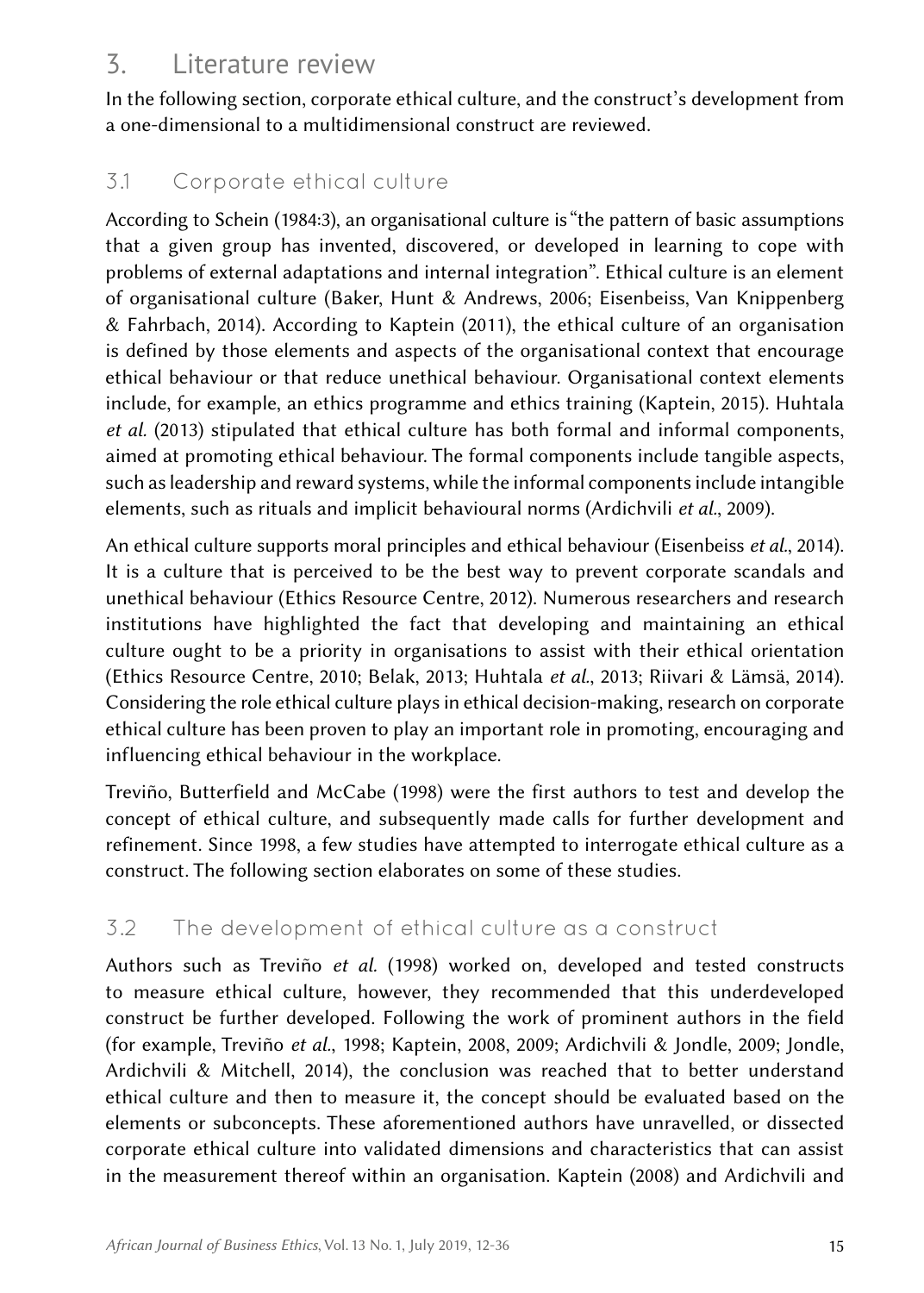Jondle (2009) identified the need to further develop instruments to measure the ethical culture in organisations. They took the one-dimensional concept of Treviño *et al.* (1998) and developed it into a multidimensional concept, containing virtues/characteristics of a corporate ethical culture.

Based on the work of Treviño *et al.* (1998), Kaptein (2008, 2009) confirmed that corporate ethical culture consists of multiple dimensions. Kaptein's work on ethical culture is based on Solomon's (in Kaptein, 2008) virtue-based theory of business ethics. This theory states that a strong ethical culture has certain values, and further, that individual employees and organisations should possess the characteristics (or virtues) that enable them to excel morally. However, the "virtuousness" of an organisation is defined by its ability to encourage staff members to behave ethically and to prevent unethical behaviour (Collier, 1995; Kaptein, 2008; McLeod, Payne & Evert, 2016).

Consequently, a generic set of corporate ethical virtues that should be embedded in an organisation's ethical culture was identified, developed and tested (amongst Dutch organisations). These virtues are listed in Table 1, left column.

In 2013, DeBode, Armenakis, Feild and Walker (2013) further built on Kaptein's (2008) corporate ethical virtue (CEV) model by developing and testing a shorter version of the CEV model within the United States (US). Their findings support this shorter version, referred to as the "CEVMS-SF". The shorter version encompasses the same virtues as in the original model, however, the questionnaire is shorter (reduced from 58 items to 31 items).

Ardichvili and Jondle (2009) and Jondle *et al.* (2014) also contributed to the development of the construct, "ethical culture". They identified dimensions or characteristics (of five clusters) of an ethical culture (Ardichvili & Jondle, 2009) and subsequently developed the ethical business culture (CEBC) survey (Jondle *et al.*, 2014). These characteristics are also listed in Table 1, right column.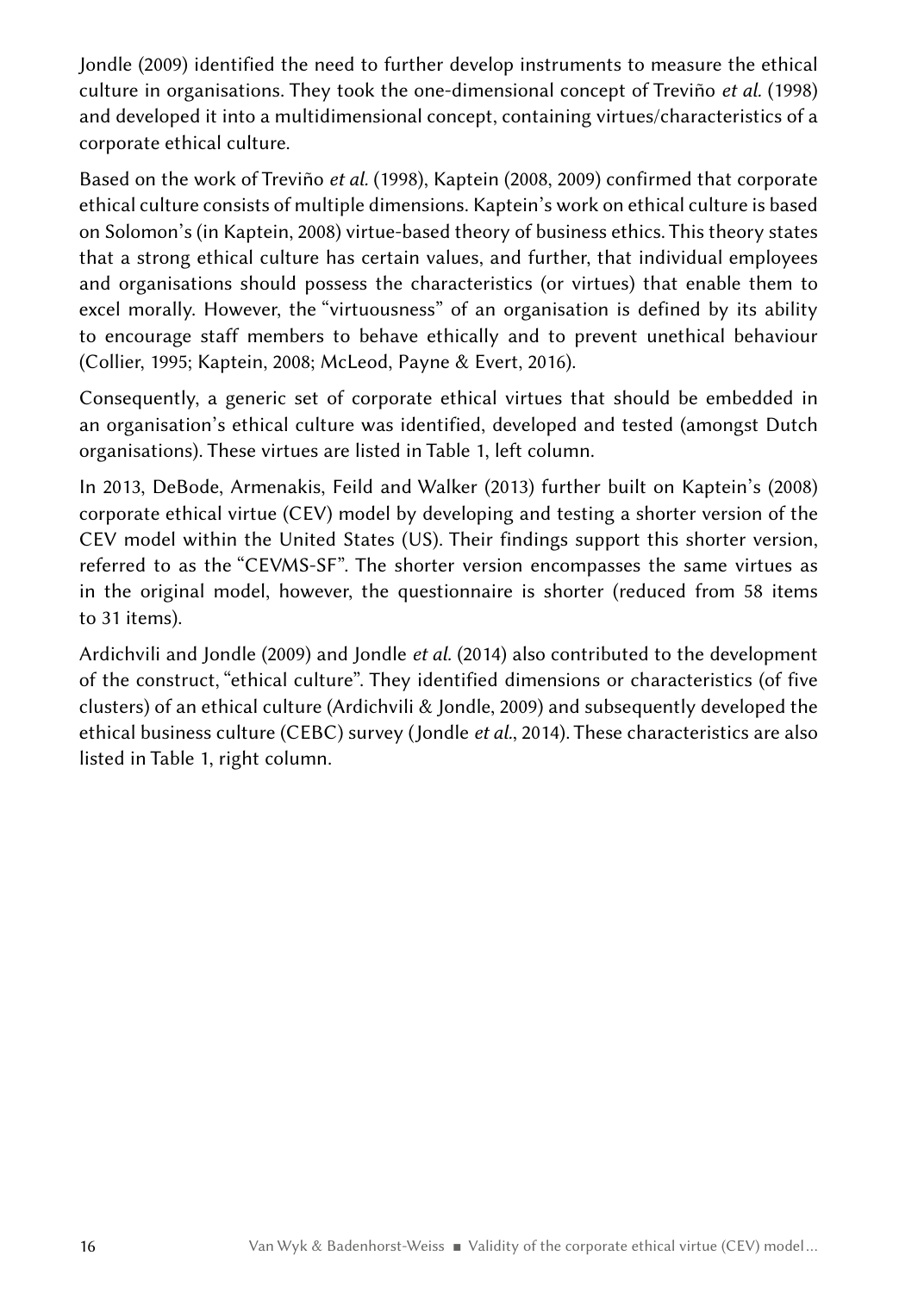|  | Table 1:  Comparison between the virtues and characteristics of an ethical culture |  |  |  |  |  |  |  |
|--|------------------------------------------------------------------------------------|--|--|--|--|--|--|--|
|--|------------------------------------------------------------------------------------|--|--|--|--|--|--|--|

| Virtues of ethical culture: CEV model                                                                                                                                                                                                                                                                                                                                                                                                                                                                                                                                                                                                                                                                                                                                                                                                                                                                                                                                                                                                                                                                                                                                                                                                                                                                                                                                | <b>Characteristics of ethical culture: CEBC survey</b>                                                                                                                                                                                                                                                                                                                                                                                                                                                                                                                                                                                                                                                                                                                                                                                                                                                                                                                                                                                                      |
|----------------------------------------------------------------------------------------------------------------------------------------------------------------------------------------------------------------------------------------------------------------------------------------------------------------------------------------------------------------------------------------------------------------------------------------------------------------------------------------------------------------------------------------------------------------------------------------------------------------------------------------------------------------------------------------------------------------------------------------------------------------------------------------------------------------------------------------------------------------------------------------------------------------------------------------------------------------------------------------------------------------------------------------------------------------------------------------------------------------------------------------------------------------------------------------------------------------------------------------------------------------------------------------------------------------------------------------------------------------------|-------------------------------------------------------------------------------------------------------------------------------------------------------------------------------------------------------------------------------------------------------------------------------------------------------------------------------------------------------------------------------------------------------------------------------------------------------------------------------------------------------------------------------------------------------------------------------------------------------------------------------------------------------------------------------------------------------------------------------------------------------------------------------------------------------------------------------------------------------------------------------------------------------------------------------------------------------------------------------------------------------------------------------------------------------------|
| • Clarity, which refers to the normative (or ethical)<br>expectations regarding the appropriate or<br>inappropriate conduct of employees.<br>• Congruency, which states that when<br>management's behaviour is consistent with the<br>normative expectations of the organisation, then<br>behaviour from employees to comply with these<br>expectations is reinforced.<br>• Feasibility, which refers to the extent to which<br>an organisation can create an environment or<br>conditions that enable employees to comply with<br>the normative expectations.<br>• Supportability, which refers to the extent<br>to which an organisation creates a work<br>environment where employees experience trust<br>and respect, and the extent to which employees<br>identify and endorse organisational values,<br>norms and standards.<br>Transparency, which refers to the degree<br>$\bullet$<br>to which an employee's conduct and its<br>consequences are noticeable, or visible to<br>others, such as colleagues and supervisors.<br>• Discussability, which refers to the opportunities<br>employees have to communicate (raise and<br>discuss) ethical matters, issues and dilemmas<br>that can arise in the workplace.<br>• Sanctionability, which refers to the likelihood<br>of punishment for behaving unethically and the<br>rewarding of ethical behaviour. | • Mission- and value driven, which refers<br>to the integration of ethical values in the<br>broader organisation (institutionalised) and in<br>relationships.<br>• Stakeholder balance, meaning that stakeholder<br>concerns (including society) are constantly taken<br>into account, as well as dealing with them on a<br>consistent ethical and value-orientated basis.<br>• Leadership effectiveness, which means that<br>ethics starts at top management, is demanded<br>from all levels of the organisation, and<br>management demonstrates personal ethics and<br>"walks the talk".<br>• Process integrity, which refers to fairness in<br>people, processes and product-related matters.<br>There is also continuous ethics training, and<br>communications and values are enforced daily.<br>• Long-term perspectives, which involves having<br>a long-term focus regarding the achievement<br>of goals and the creation of shareholder value.<br>It also involves connecting people, profits and<br>plant, and placing a focus on sustainability. |
|                                                                                                                                                                                                                                                                                                                                                                                                                                                                                                                                                                                                                                                                                                                                                                                                                                                                                                                                                                                                                                                                                                                                                                                                                                                                                                                                                                      | $U \cup U$ (good good) $U \cup U \cup U$ and $U$ (good) $U \cup U \cup U$                                                                                                                                                                                                                                                                                                                                                                                                                                                                                                                                                                                                                                                                                                                                                                                                                                                                                                                                                                                   |

*Source: Compiled from Kaptein (2008, 2009), Ardichvili and Jondle (2009) and Jondle et al. (2014)*

There are strong similarities and stark differences between the CEV model and CEBC survey. As shown in Table 1, both require ethical conduct to be clearly communicated and modelled; management behaviour needs to be consistent with the ethical standards expected (since ethics starts at the top); and an enabling environment should be created for employees to communicate ethics (through training or communications). The differences include the foci on stakeholders, process integrity and long-term perspectives, which are not directly evident in the CEV model. Similarly, the virtues of supportability, transparency, discussability and sanctionability are not directly evident in the CEBC survey. In conclusion, it seems that the CEV model focuses on measuring the inherent characteristics of ethical practices, while the CEBC focuses on measuring the broad management areas or categories in ethical culture.

This article used the developed CEV model, as it was the only validated measuring tool during the empirical phase of this study. Authors Huhtala, Feldt, Lämsä, Mauno and Kinnunen (2011), tested the validity of the CEV model in the context of a Finnish national labour union. The confirmatory factor analysis (CFA), within the study's limitations, supported the CEV model and its ability to evaluate ethical culture. In addition, authors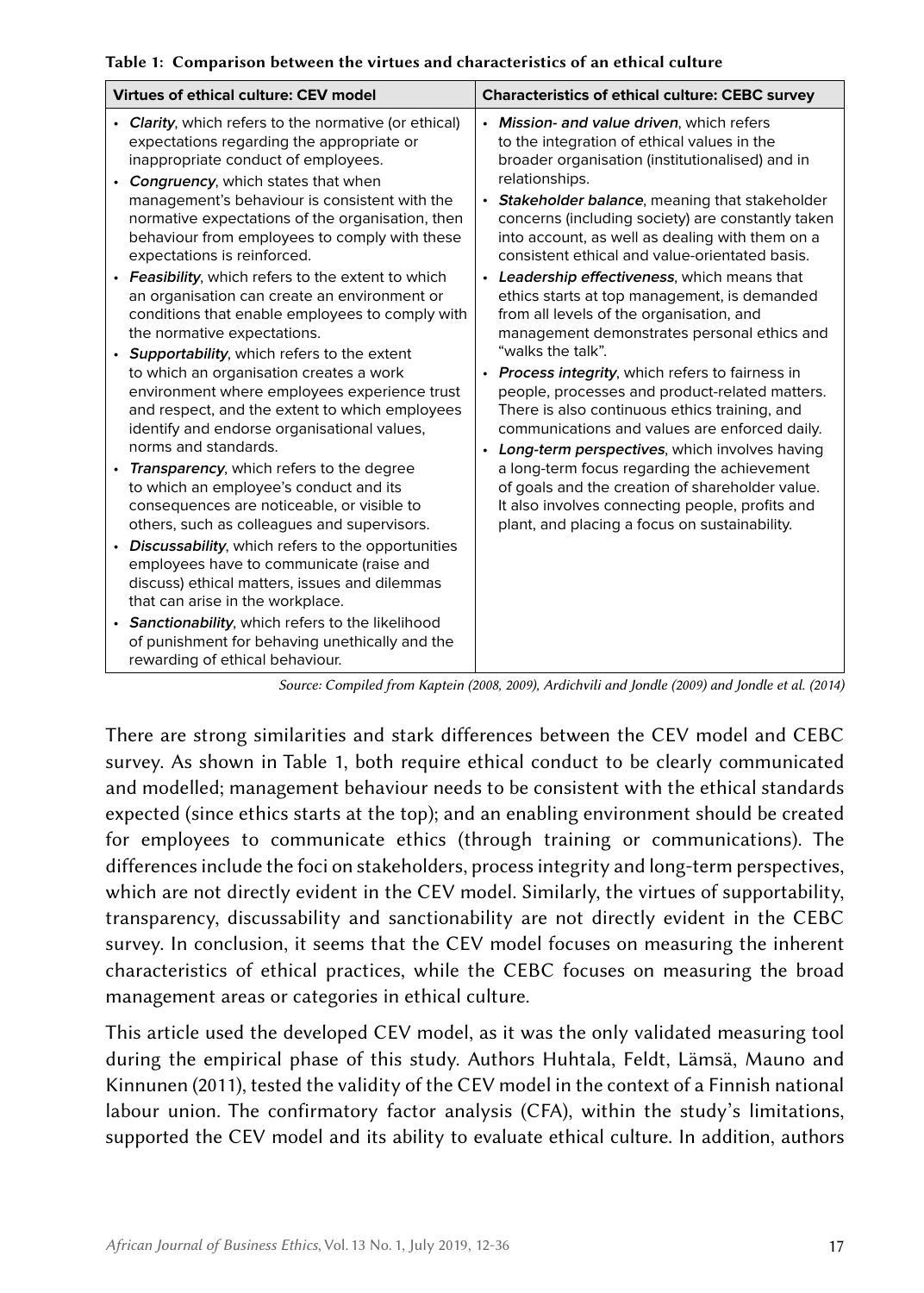such as Kangas, Muotka, Huhtala, Mäkikangas and Feldt (2015) and Valentine, Fleischman and Godkin (2015), used the CEV model to investigate the associations of the ethicality of organisational culture and sickness absence. These authors also investigated the perceived ethical culture amongst sales professionals and its relationship to communication (of the code of ethics), job satisfaction and workplace bullying. These studies were conducted within the Finish public sector, and amongst selling professionals in the US, respectively

Huhtala *et al*. (2011) statistically confirmed (through CFA) the eight unidimensional constructs of the CEV model. The two studies done by Kaptein (2008) and Huhtala *et al*. (2011) had similar findings. The similar findings could be due to the fact that both studies took place in Western, developed countries. Kaptein's (2008) study was conducted amongst Dutch respondents (with no indication of the region/country); while Huhtala *et al*.'s (2011) study was conducted amongst Finnish respondents (and in Finland).

This study was the first effort in South Africa to measure the ethical culture of a company using the CEV model. This article reports on the validity of the CEV model in terms of confirmatory and exploratory factor analysis (CFA and EFA). It also uses the Cronbach alpha coefficients to test for reliability in a South African context.

In the following sections, the methods of data collection analysis are presented. Thereafter, the results are reported and reflections on practical implications are presented, as well as the limitations of the study. The article concludes with recommendations for future research.

## 4. Research method and design

The authors of this study targeted the South African financial sector, as it is the strongest sector in South Africa (ranked 12th in the world) in terms of competitiveness (World Economic Forum, 2016). The majority of South African financial institutions are listed on the JSE (Johannesburg Stock Exchange, 2013). Therefore, they (ought to) have measures, policies and procedures in place to ensure ethical conduct. In addition to their listing requirements, there are strict rules applied by the Financial Intelligence Centre Act (FICA) of 2012 which ensures that they act responsibly and ethically.

### 4.1 Research design

To achieve the research objective, a quantitative design was implemented. The construct validity of the identified research instrument was firstly determined statistically through conducting CFA to determine if the data adequately fits Kaptein's model. In the case of inadequate fit, exploratory factor analysis (EFA) was subsequently conducted to determine the dimensionality of the constructs defined in Kaptein's model for the research data. Internal consistency (reliability) was determined statistically through the use of the Cronbach alpha coefficient on the final set of factors as identified in the EFA.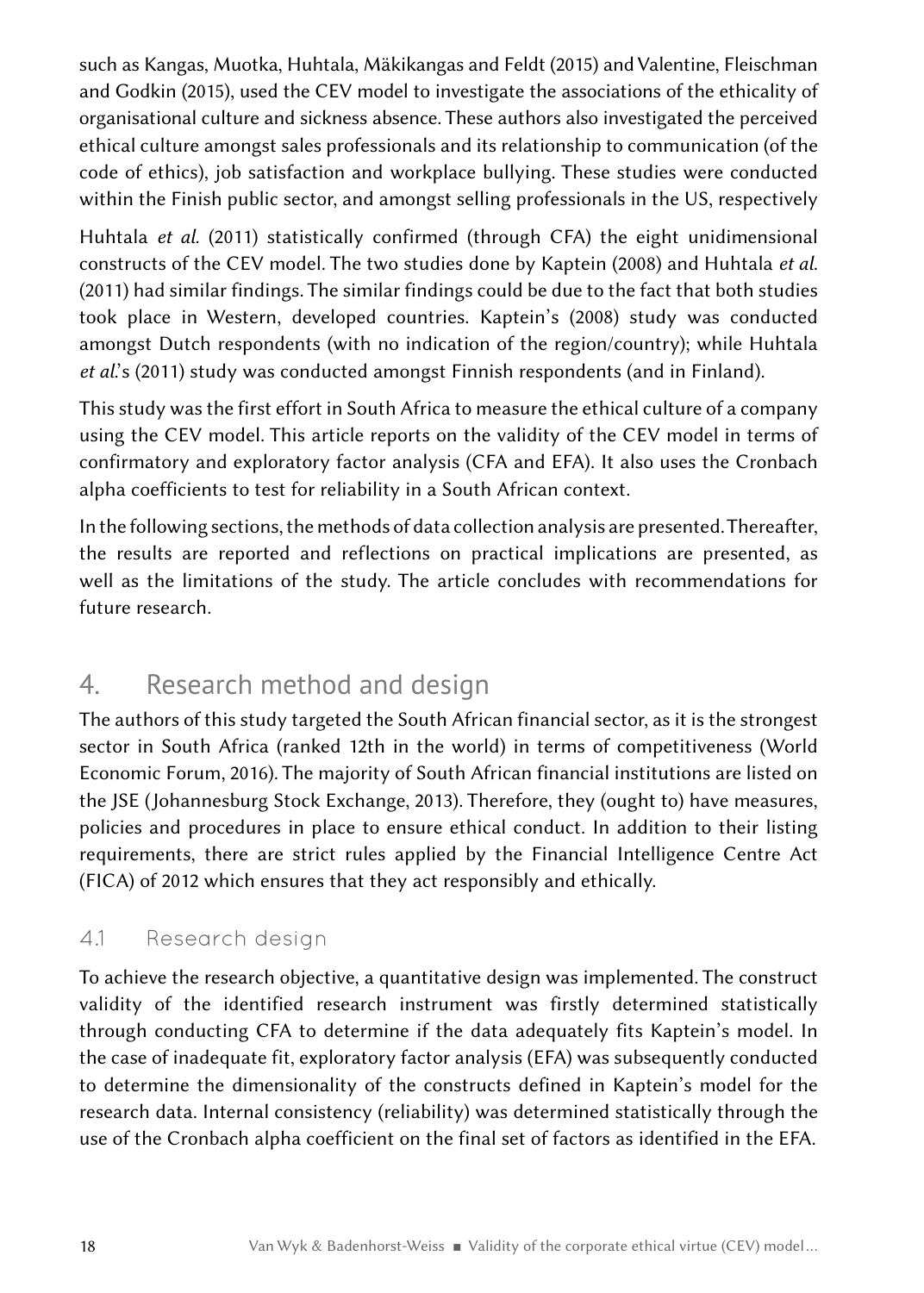### 4.2 Sample and sampling techniques

The researchers approached a leading role player in the financial industry (according to The Economist Intelligence Unit, 2012). The company, an insurance company, agreed to participate in this study. The assumption is that such a JSE-listed institution must have an ethical orientation; hence, an ethical culture should be cultivated from the formal elements that have been implemented.

The scope of the study was further narrowed to include this insurance company's retail division in Gauteng (as per the request of the insurance company). Stratified random sampling was implemented to proportionally select managers and non-managers in the identified division. The sample size was 875, of which only 733 respondents were reached.

Although the survey was supported by the top management of the company the researchers had limited time to motivate non-responders to participate, for the researchers were given only a 30-day period to conduct research within the participating company, of which the period was extended by one week to obtain more responses. The survey was completed by 203 respondents (66 were managers and 137 were non-managers), and a total active response rate of 27.69% was obtained, which was disappointingly low for the researchers. However, a decision was made to go ahead with the validation of the model within the limitations of the low response rate.

### 4.3 Case study approach

The concept of ethics is complex, and differs from society to society (Van Wyk, 2014). Similarly, culture is an equally complex concept as, within a given culture, there may be a number of subcultures, each with their own distinguishing features as is the case in South Africa (Hellriegel, Slocum, Jackson, Louw, Staude, Amos, Klopper, Louw, Oosthuizen, Perks & Zindiye, 2012). In addition, organisational culture is seen as "the personality of an organisation" (Van Wyk, 2014). The researchers of this study agree with Pietersen and Maree (2016) in that when applying a questionnaire in a different context (and with a new population) different factors may emerge from the study. Given the complex nature and sensitivity centring on issues of ethics and culture, the researchers could not convince other companies to participate in the study. It was decided to test the CEV model in one company only, hence the use of the case study approach (Yin, 2014). While the insurance company requested that the study be done in their Gauteng retail division, the same company-wide policies and procedures and ethical values apply throughout the country.

#### 4.4 Research instrument

The research instrument identified was the survey questionnaire in the CEV model. The constructs and items in the original questionnaire were specifically developed to measure the ethical culture of an organisation. Kaptein (2008) developed and tested the instrument and model through four studies, namely item generation, EFA, CFA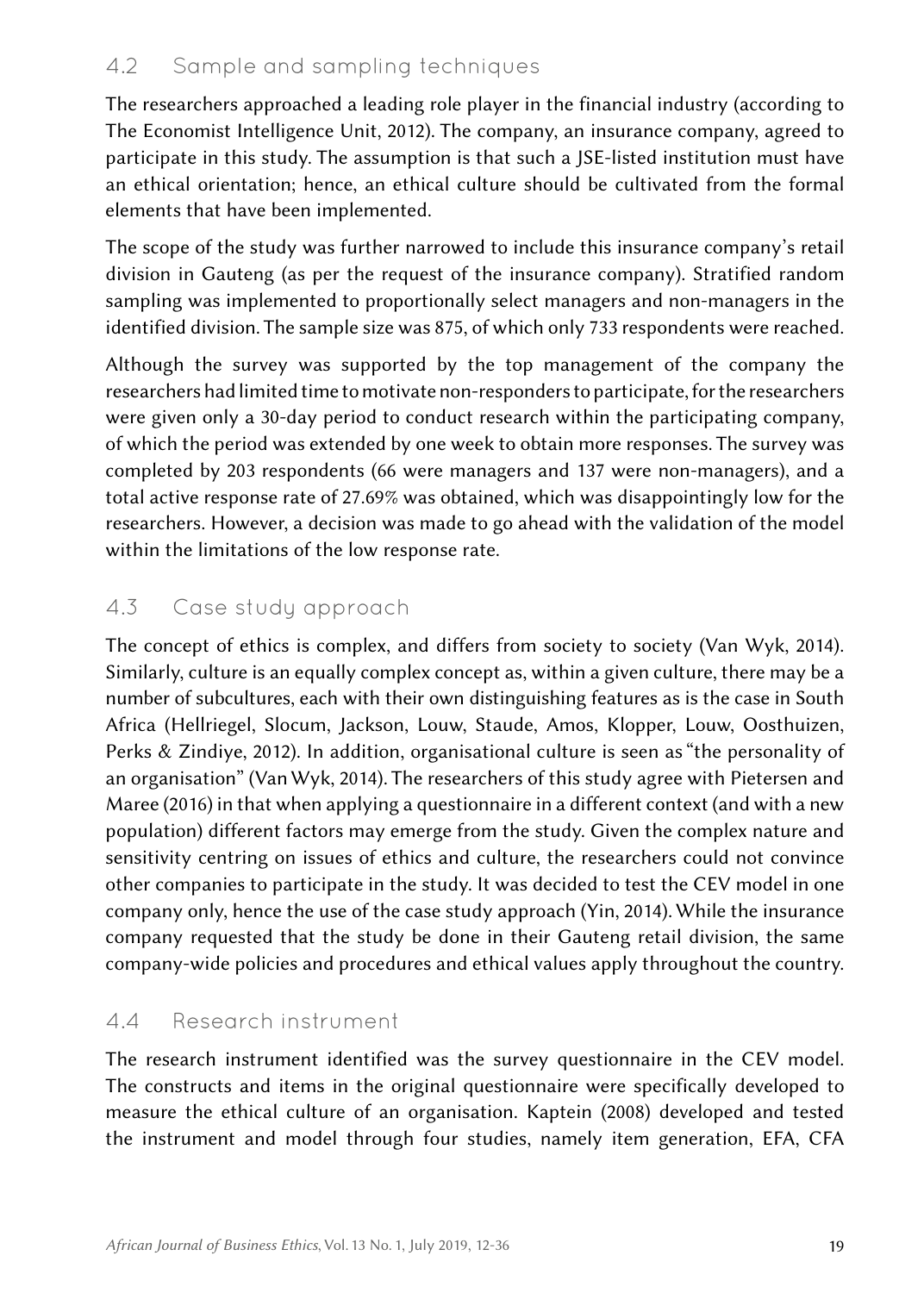and the multivariate analysis of variance (Kaptein, 2008). The items per construct, as in the Kaptein instrument (based on the CEV model), which was used in this study, are summarised in Table 2 (items per construct are presented in Appendix 1).

Kaptein's (2008) questionnaire (adopted in this study) used a six-point Likert scale (1 indicating "strongly agree" and 6 indicating "strongly disagree"), however, the authors decided to add a seventh option, namely "I don't know". The seventh option made provisions for respondents who had no knowledge of what was being asked, and therefore were unable to express an opinion. Hence, a seven-point rating scale was used, incorporating the additional response option. Data was discarded if a participant withdrew or there were any incomplete questionnaires. Missing values in the analysis refer to the "don't know" responses in the data. Missing values were incorporated in the CFA using the estimate means and intercept method in AMOS.

| Construct                        | <b>Items</b>                                                                                                                                                                                                                                                                                                                                                                                                                                                                    |
|----------------------------------|---------------------------------------------------------------------------------------------------------------------------------------------------------------------------------------------------------------------------------------------------------------------------------------------------------------------------------------------------------------------------------------------------------------------------------------------------------------------------------|
| The virtue of<br>clarity         | Consists of ten items. The items relate to whether the organisation succeeded in<br>making it clear as to how respondents should conduct themselves in relation to<br>aspects such as colleagues, obtaining authorisations, working hours and financial<br>assets, as well as clarity on expected behaviour, and clarity on the applicable values<br>and norms.                                                                                                                 |
| The virtue of<br>congruency      | The virtue of congruency of supervisors consists of six items, and the virtue<br>of congruency of management consists of four items. These items reflect the<br>respondent's perception of the extent to which the board, senior management and<br>supervisors set a good example in terms of ethics. Supervisors were considered<br>to be the direct managers of the employee respondents, and managers were<br>considered to be any managerial level higher than supervisors. |
| The virtue of<br>feasibility     | Consists of six items. These items reflect the extent to which non-managers are<br>enabled to act ethically. The items measure the extent to which the respondents<br>have sufficient time, the means and the information to act in an ethically responsible<br>way, as well as the possibility of non-managers disregarding ethical standards when<br>placed under pressure.                                                                                                   |
| The virtue of<br>supportability  | Consists of six items. These items indicate the degree of trust and respect<br>experienced by respondents in their working environment. In addition, these items<br>indicate whether respondents identify with, and support organisational values, norms<br>and rules.                                                                                                                                                                                                          |
| The virtue of<br>transparency    | Consists of seven items. These items reflect the visibility of a respondent's actions to<br>him/herself and his/her colleagues and managers. In addition, these items also reflect<br>the visibility of a supervisor's conduct, and whether respondents receive adequate<br>feedback on the criticism given on the behaviour of others.                                                                                                                                         |
| The virtue of<br>discussability  | Consists of ten items. These items reflect the extent to which ethical issues can be<br>discussed, the scope of communication (raise and discuss) ethical matters, issues<br>and dilemmas, and unethical conduct of fellow colleagues and supervisors.                                                                                                                                                                                                                          |
| The virtue of<br>sanctionability | Consists of nine items. These items indicate the extent to which unethical behaviour<br>is punished and ethical behaviour is rewarded or recognised.                                                                                                                                                                                                                                                                                                                            |

Table 2: CEV model: Items per construct

*Source: Compiled from Kaptein (2008)*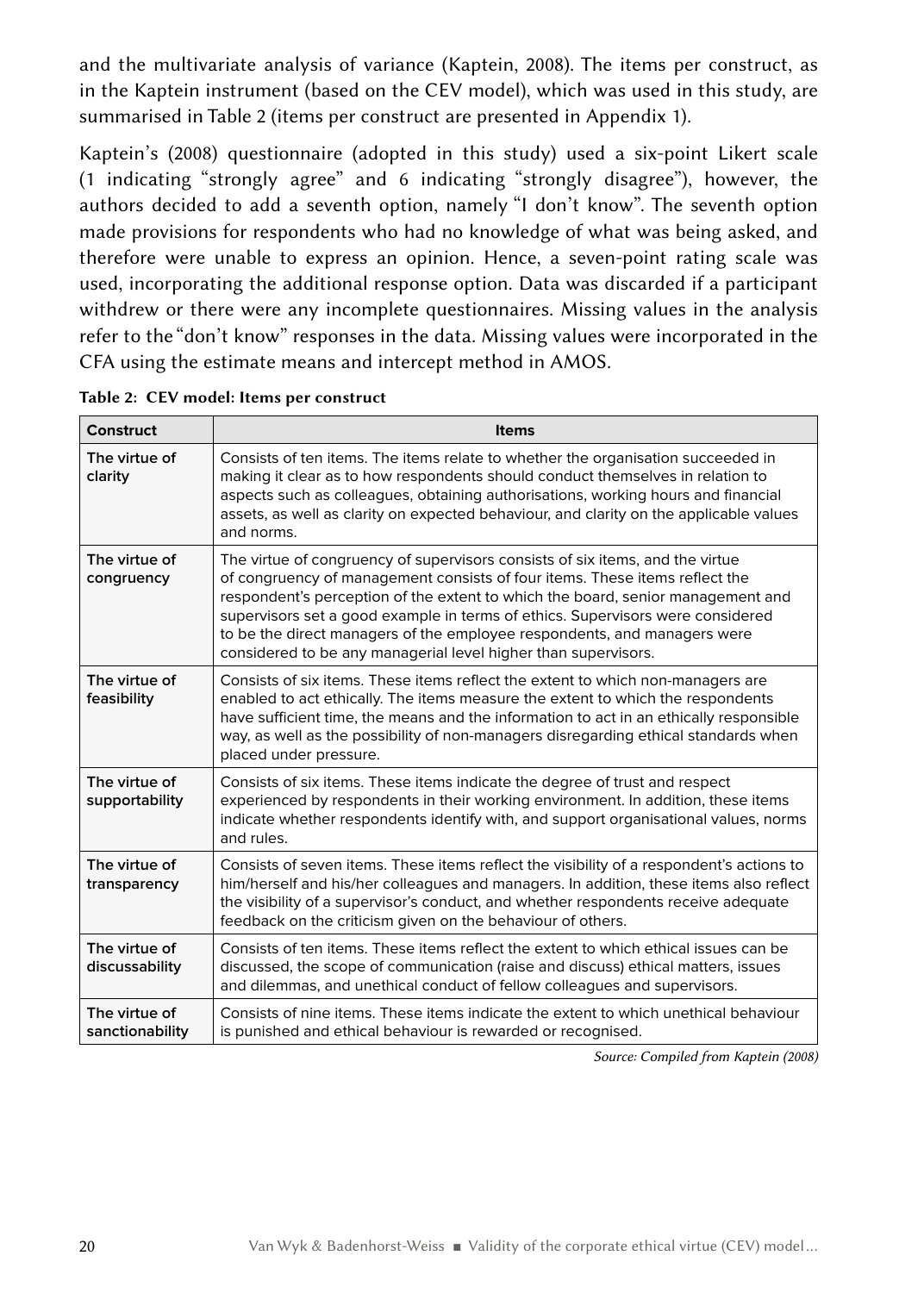#### 4.5 The validity and reliability of the CEV model in a South African context

CFA and EFA were conducted to determine construct validity. In addition, an internal consistency measurement, namely Cronbach alpha coefficients, was calculated to determine the instrument's reliability (Saunders *et al.*, 2012; Pietersen & Maree, 2016). In a CFA, the researcher specifies the pattern of indicator–factor relationships, the number, and the other parameters (for example, those influencing the independence of the factors). As a result, the pre-specified factor solution is evaluated on the basis of how well the model emulates the sample covariance matrix (Brown, 2006).

CFA is necessary when a questionnaire is used in a different context to that for which it was developed. A CFA determines whether the questionnaire's proposed factor structure fits the data (Pietersen & Maree, 2016). Applying a questionnaire in a different context also means there is a new population, and different factors may emerge. Consequently, if the CFA did not indicate an adequate fit, an EFA is conducted to determine possible new and meaningful factors (Pietersen & Maree, 2016).

The authors did not want to manipulate the result to get a better fit using modification indices, as it is a well-known fact that if such covariances are added, there should be a strong theoretical basis for it (Hooper, Coughlan & Mullen, 2008). Therefore, it was decided to conduct the EFA to understand the underlying factor structure of the data in this application, in a specific context of the CEV model.

CFA, as a type of structural equation modelling, specifically deals with measurement models and the relationships between indicators (observed measures) and factors (latent variables). The two primary types of factor analysis, based on the common factor model, are EFA and CFA, both of which aim to reproduce the observed relationships amongst a group of indicators with a small set of latent variables. Albeit similar, their fundamental differences lie in the number and nature of prior specifications and restrictions that apply to the measurement model. Mainly driven by data, the EFA has no specifications regarding the (initial) number of common factors, or the pattern of relationships (factor loadings), and an EFA is conducted as an exploratory or descriptive data technique, determining the appropriate number of common factors (Brown, 2006).

#### 4.6 Data analysis methods

The data collected through completed web-based questionnaires were captured using the Statistical Package for Social Sciences (SPSS) AMOS v23. Newsom (2005) suggested a combination of relative fit indices, together with the Standardised Root Mean Square Residual (SRMR) or Root Mean Square Error of Approximation (RMSEA). In the CFA, the Goodness of Fit Indices, Bollen's Incremental Fit Index (IFI), Bentler's Comparative Fit Index (CFI), and the minimum discrepancy divided by the degree of freedom (CMIN/DF) (Thomson, MacInnis & Whan Park, 2005) were analysed to determine the constructs' validity, in conjunction with RMSEA.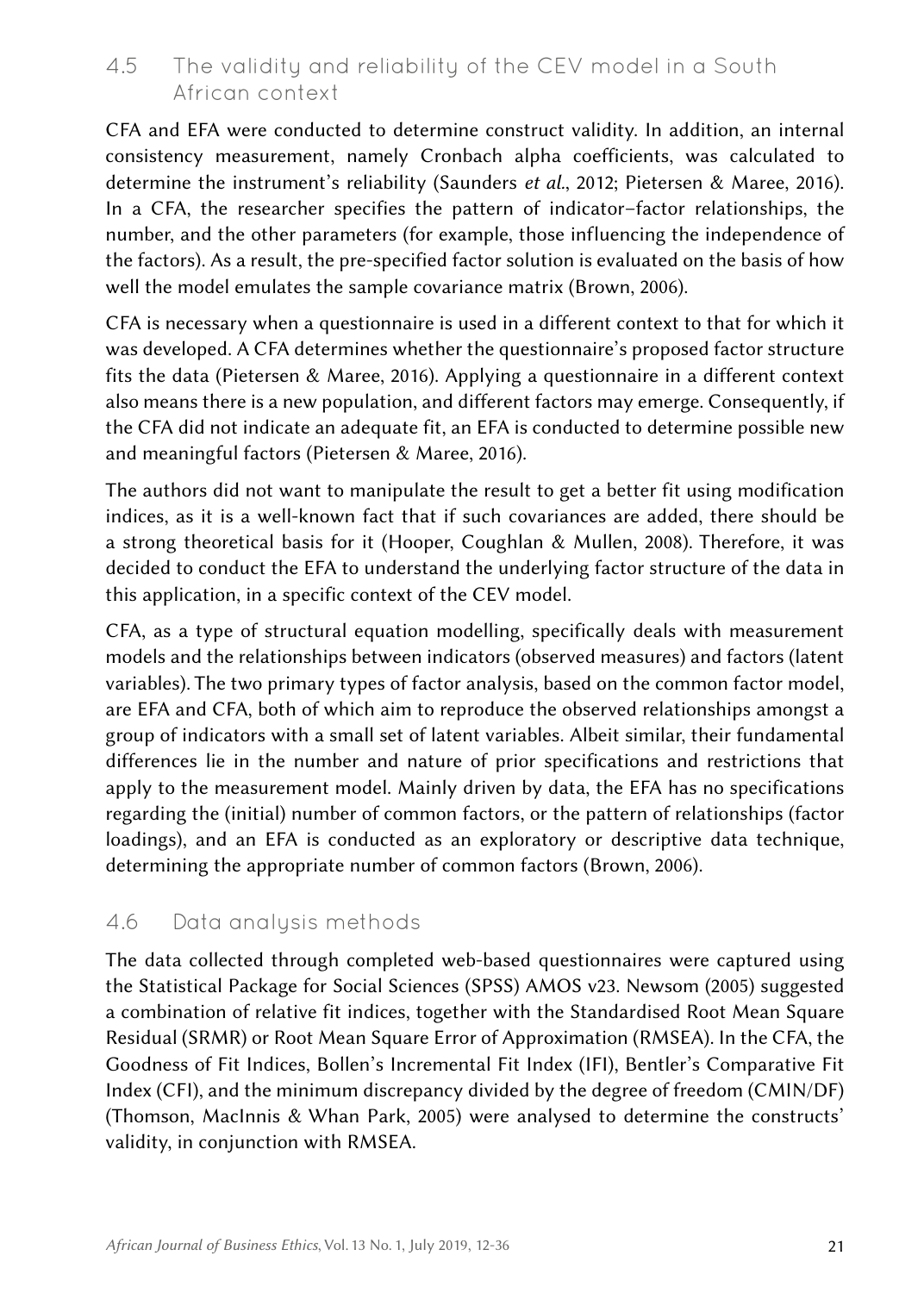Bollen's Incremental Fit Index (IFI) was computed using the model chi-square and null module chi square and DFs for the models. The Bentler's Comparative Fit Index (CFI) is a concentric parameter, aiming to reject the alternative hypotheses (testing the null hypothesis); while RMSEA is a concentric parameter and a function of chi-square, DF and N (Newsom, 2005).

For an adequate model fit, the RMSEA score must be lower or equal to 0.08 and the IFI and CFI scores must be higher or equal to 0.9 (Pietersen & Maree, 2016). For the CMIN/DF results, statistics must be lower or equal to 3 for it to be adequate (Thomson *et al.*, 2005).

Cronbach alpha coefficients were calculated for all the constructs. Values of 0.7 or more indicate that the combination of items (for each construct) measures the same construct (Saunders *et al.*, 2012).

## 5. Empirical findings and discussion

During the development stages of the CEV model, Kaptein (2008) obtained construct reliabilities ranging from 0.93 to 0.96. Further tests and results supported the convergent and discriminant validity of the instrument measuring ethical organisational culture.

The survey in the present study was completed by 203 respondents (66 were managers and 137 were non-managers). The "I don't know" frequency ranged mainly between 0 and 20 per item. Only one item had more than 43 "I don't know"s. The majority of the items (45 out of 56 or 80 per cent) thus had 10 per cent or less "I don't know's". Table 3 provides descriptive information regarding the CEV model (indicating the mean, standard deviation and range) in the sample, followed by the results of the CFA conducted in the present study.

| Clarity               | CL <sub>1</sub>  | CL <sub>2</sub>  | CL3              | CL4              | CL <sub>5</sub> | CL <sub>6</sub> | CL7   | CL <sub>8</sub> | CL <sub>9</sub> | <b>CL10</b> |
|-----------------------|------------------|------------------|------------------|------------------|-----------------|-----------------|-------|-----------------|-----------------|-------------|
| Mean                  | 5.33             | 5.07             | 5.13             | 5.15             | 5.34            | 4.92            | 5.40  | 5.15            | 4.50            | 5.33        |
| Std deviation         | 0.786            | 0.938            | 0.863            | 0.932            | 0.747           | 0.990           | 0.807 | 0.900           | 1.203           | 0.843       |
| Range                 | 5                | 4                | 4                | 4                | 3               | 4               | 3     | 5               | 5               | 5           |
| Congruency – Part A   | COA1             | COA <sub>2</sub> | COA3             | COA4             | COA5            | COA6            |       |                 |                 |             |
| Mean                  | 5.17             | 4.94             | 5.42             | 5.06             | 5.21            | 5.22            |       |                 |                 |             |
| Std deviation         | 1.229            | 1.253            | 1.063            | 1.200            | 1.027           | 1.167           |       |                 |                 |             |
| Range                 | 5                | 5                | 5                | 5                | 5               | 5               |       |                 |                 |             |
| Congruency $-$ Part B | COB <sub>1</sub> | COB <sub>2</sub> | COB <sub>3</sub> | COB <sub>4</sub> |                 |                 |       |                 |                 |             |
| Mean                  | 4.91             | 4.86             | 4.94             | 5.19             |                 |                 |       |                 |                 |             |
| Std deviation         | 1.158            | 1.207            | 1.139            | 1.143            |                 |                 |       |                 |                 |             |
| Range                 | 5                | 5                | 5                | 5                |                 |                 |       |                 |                 |             |

|  |  | Table 3: Descriptive information per item |  |
|--|--|-------------------------------------------|--|
|--|--|-------------------------------------------|--|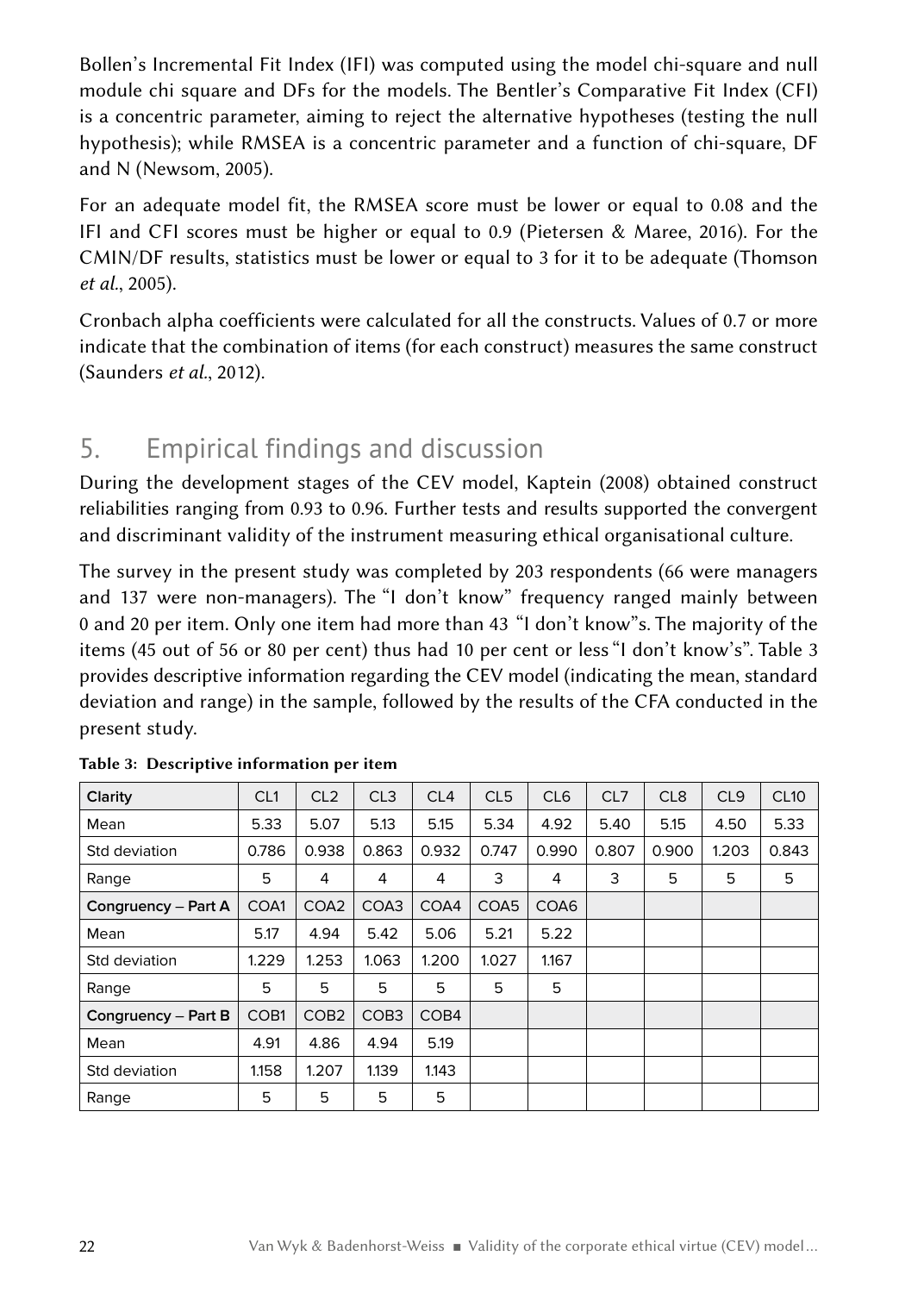| Feasibility           | FE1             | FE <sub>2</sub> | FE3             | FE4             | FE <sub>5</sub> | FE <sub>6</sub> |                 |                 |                 |             |
|-----------------------|-----------------|-----------------|-----------------|-----------------|-----------------|-----------------|-----------------|-----------------|-----------------|-------------|
| Mean                  | 4.77            | 4.74            | 3.80            | 4.15            | 4.20            | 4.90            |                 |                 |                 |             |
| Std deviation         | 1.396           | 1.392           | 1.530           | 1.518           | 1.469           | 1.260           |                 |                 |                 |             |
| Range                 | 5               | 5               | 5               | 5               | 5               | 5               |                 |                 |                 |             |
| Supportability        | SU <sub>1</sub> | SU <sub>2</sub> | SU <sub>3</sub> | SU <sub>4</sub> | SU <sub>5</sub> | SU <sub>6</sub> |                 |                 |                 |             |
| Mean                  | 4.63            | 4.52            | 4.58            | 4.41            | 4.66            | 4.72            |                 |                 |                 |             |
| Std deviation         | 1.173           | 1.207           | 1.110           | 1.256           | 1.170           | 1.252           |                 |                 |                 |             |
| Range                 | 5               | 5               | 5               | 5               | 5               | 5               |                 |                 |                 |             |
| Transparency          | TR <sub>1</sub> | TR <sub>2</sub> | TR <sub>3</sub> | TR4             | TR <sub>5</sub> | TR <sub>6</sub> | TR7             |                 |                 |             |
| Mean                  | 4.82            | 4.61            | 4.66            | 4.19            | 4.52            | 4.55            | 4.85            |                 |                 |             |
| Std deviation         | 0.947           | 1.041           | 1.005           | 1.202           | 1.059           | 1.218           | 0.950           |                 |                 |             |
| Range                 | 4               | 5               | 5               | 5               | 5               | 5               | 5               |                 |                 |             |
| <b>Discussability</b> | DI1             | D <sub>12</sub> | D <sub>13</sub> | DI4             | D <sub>15</sub> | D <sub>16</sub> | D <sub>17</sub> | D <sub>18</sub> | D <sub>19</sub> | <b>DI10</b> |
| Mean                  | 4.99            | 5.01            | 4.79            | 5.06            | 4.64            | 4.90            | 4.68            | 5.02            | 4.73            | 4.65        |
| Std deviation         | 0.872           | 1.080           | 1.149           | 1.142           | 1.191           | 1.023           | 1.147           | 0.959           | 1.034           | 1.215       |
| Range                 | 5               | 5               | 5               | 5               | 5               | 5               | 5               | 5               | 5               | 5           |
| Sanctionability       | SA1             | SA <sub>2</sub> | SA <sub>3</sub> | SA4             | SA <sub>5</sub> | SA <sub>6</sub> | SA7             | SA <sub>8</sub> | SA <sub>9</sub> |             |
| Mean                  | 4.92            | 5.15            | 4.19            | 4.83            | 4.74            | 4.18            | 4.92            | 4.72            | 4.71            |             |
| Std deviation         | 1.189           | 1.048           | 1.442           | 1.214           | 1.191           | 1.345           | 1.074           | 1.272           | 1.215           |             |
| Range                 | 5               | 5               | 5               | 5               | 5               | 5               | 5               | 5               | 5               |             |

The results of the CFA conducted in the present study are presented in Table 4.

| Construct             | <b>RMSEA</b> | IFI   | <b>CFI</b> | <b>CMIN/DF</b> |
|-----------------------|--------------|-------|------------|----------------|
| Clarity               | 0.114        | 0.913 | 0.910      | 3.039          |
| Congruency - Part A   | 0.175        | 0.957 | 0.957      | 5.800          |
| Congruency - Part B   | 0.000        | 1.000 | 1.000      | 0.968          |
| Feasibility           | 0.222        | 0.751 | 0.739      | 8.710          |
| <b>Supportability</b> | 0.031        | 0.998 | 0.998      | 1.152          |
| Transparency          | 0.189        | 0.811 | 0.804      | 6.620          |
| <b>Discussability</b> | 0.141        | 0.917 | 0.916      | 4.121          |
| Sanctionability       | 0.123        | 0.941 | 0.940      | 3.368          |

#### Table 4: CFA results

For an adequate fit, the RMSEA score must be lower or equal to 0.08, and the IFI and CFI scores higher or equal to 0.9. Adequate fit was only confirmed for one construct, namely the virtue of supportability. This RMSEA score of this construct was below the minimum of 0.08, and the IFI and CFI scores higher than 0.9, thus all values exhibit the required behaviour for adequate fit.

The remaining constructs did not show adequate fit. The RMSEA of these constructs was higher than the minimum of 0.08. Therefore, it necessitates EFA (presented in Table 5) to determine the underlying structure of the respective constructs.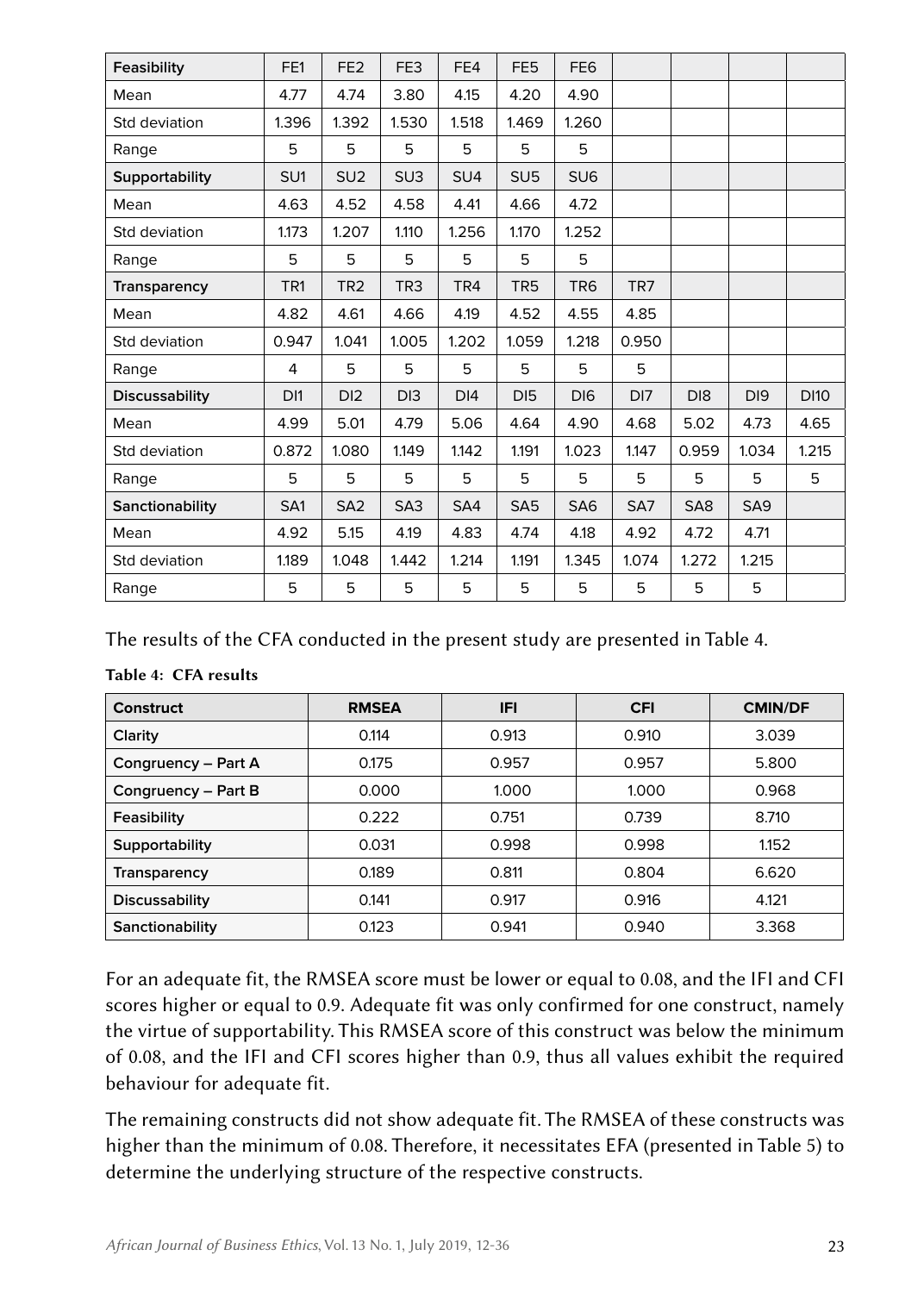| <b>Construct</b>    | <b>KMO and</b><br><b>Bartlett's Test</b> |       | $%$ of<br>variance |                  | <b>Factor loadings</b> | <b>Cronbach</b> |                                                      |
|---------------------|------------------------------------------|-------|--------------------|------------------|------------------------|-----------------|------------------------------------------------------|
|                     | <b>KMO</b>                               | Sig.  | explained          | Item             | $\mathbf{1}$           | $\overline{2}$  | alpha                                                |
| Clarity             | 0.917                                    | 0.000 | 56.78%             | CL <sub>1</sub>  |                        | 0.993           | Factor 1                                             |
|                     |                                          |       |                    | CL <sub>2</sub>  |                        | 0.608           | (personal<br>level)                                  |
|                     |                                          |       |                    | CL3              | 0.664                  |                 |                                                      |
|                     |                                          |       |                    | CL4              | 0.649                  |                 | 0.863                                                |
|                     |                                          |       |                    | CL <sub>5</sub>  | 0.735                  |                 |                                                      |
|                     |                                          |       |                    | CL6              | 0.813                  |                 |                                                      |
|                     |                                          |       |                    | CL7              | 0.667                  |                 | Factor 2                                             |
|                     |                                          |       |                    | CL8              |                        | 0.638           | (relationship<br>level)                              |
|                     |                                          |       |                    | CL9              | 0.368                  | 0.401           |                                                      |
|                     |                                          |       |                    | CL10             |                        | 0.718           | 0.845                                                |
| Congruency - Part A | 0.921                                    | 0.000 | 79.50%             | COA1             | 0.938                  |                 | 0.938                                                |
|                     |                                          |       |                    | COA2             | 0.850                  |                 |                                                      |
|                     |                                          |       |                    | COA3             | 0.864                  |                 |                                                      |
|                     |                                          |       |                    | COA4             | 0.831                  |                 |                                                      |
|                     |                                          |       |                    | COA5             | 0.914                  |                 |                                                      |
|                     |                                          |       |                    | COA6             | 0.946                  |                 |                                                      |
| Congruency - Part B | 0.855                                    | 0.000 | 84.94%             | COB1             | 0.888                  |                 | 0.920                                                |
|                     |                                          |       |                    | COB <sub>2</sub> | 0.978                  |                 |                                                      |
|                     |                                          |       |                    | COB <sub>3</sub> | 0.928                  |                 |                                                      |
|                     |                                          |       |                    | COB4             | 0.889                  |                 |                                                      |
| Feasibility         |                                          |       | 54.58%             | FE1              | 0.888                  |                 | Factor 1                                             |
|                     |                                          |       |                    | FE <sub>2</sub>  | 0.674                  |                 | (conflict at<br>individual level)                    |
|                     |                                          |       |                    | FE3              |                        | 0.688           |                                                      |
|                     |                                          |       |                    | FE4              |                        | 0.807           |                                                      |
|                     |                                          |       |                    | FE <sub>5</sub>  |                        | 0.597           | 0.806                                                |
|                     |                                          |       |                    | FE <sub>6</sub>  | 0.732                  |                 | Factor 2<br>(conflict at<br>organisational<br>level) |
|                     |                                          |       |                    |                  |                        |                 | 0.728                                                |
| Supportability      | 0.929                                    | 0.000 | 74.30%             | SU1              | 0.851                  |                 | 0.928                                                |
|                     |                                          |       |                    | SU <sub>2</sub>  | 0.894                  |                 |                                                      |
|                     |                                          |       |                    | SU <sub>3</sub>  | 0.892                  |                 |                                                      |
|                     |                                          |       |                    | SU <sub>4</sub>  | 0.845                  |                 |                                                      |
|                     |                                          |       |                    | SU <sub>5</sub>  | 0.878                  |                 |                                                      |
|                     |                                          |       |                    | SU6              | 0.808                  |                 |                                                      |

Table 5: EFA results and Cronbach alpha values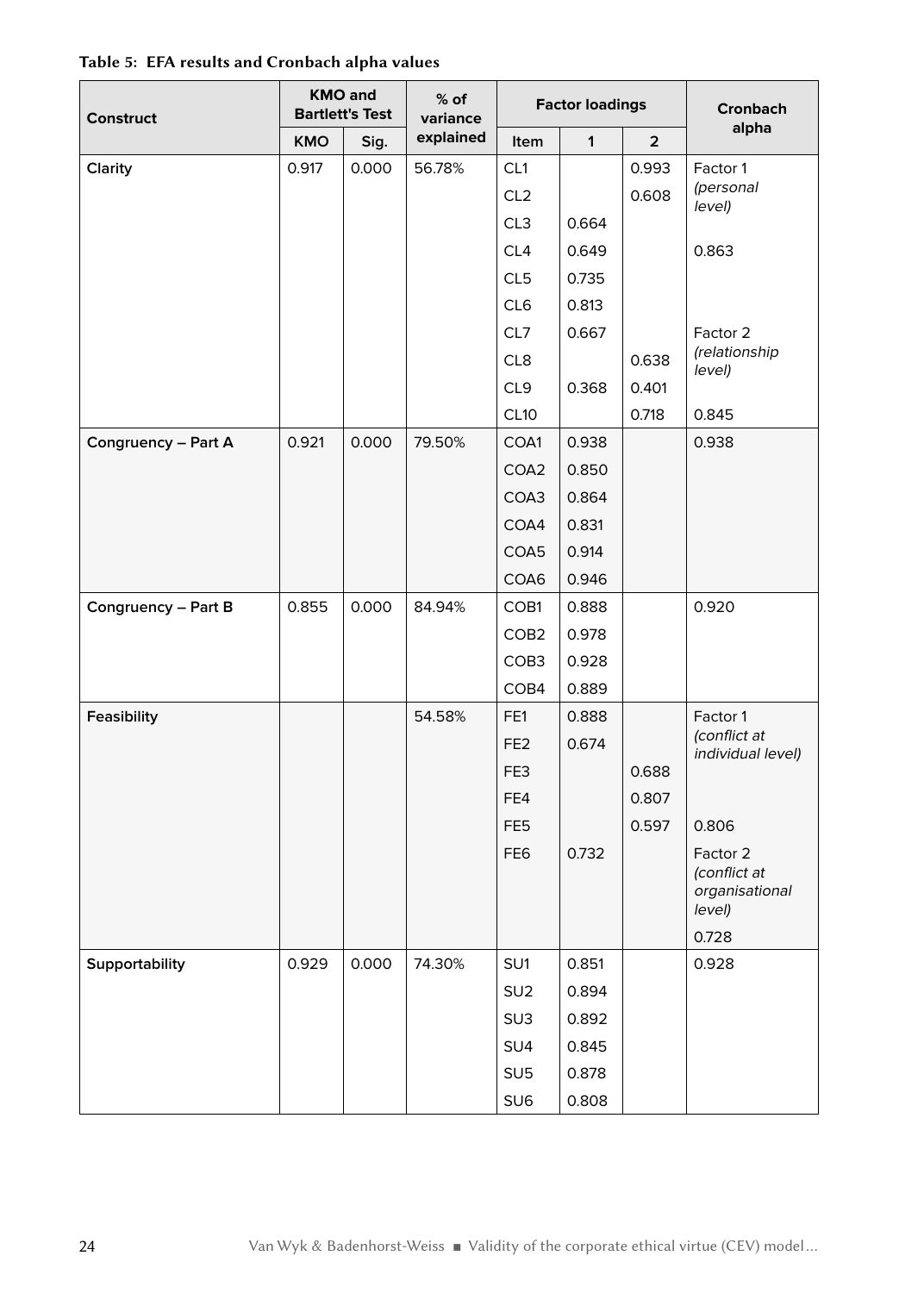| <b>Construct</b>      | <b>KMO</b> and<br><b>Bartlett's Test</b> |       | $%$ of<br>variance |                                                       | <b>Factor loadings</b> | <b>Cronbach</b>         |                                                     |
|-----------------------|------------------------------------------|-------|--------------------|-------------------------------------------------------|------------------------|-------------------------|-----------------------------------------------------|
|                       | <b>KMO</b>                               | Sig.  | explained          | Item                                                  | 1                      | $\overline{2}$          | alpha                                               |
| Transparency          | 0.787                                    | 0.000 | 55.02%             | TR <sub>1</sub><br>TR <sub>2</sub><br>TR <sub>3</sub> |                        | 0.822<br>0.666<br>0.756 | Factor 1<br>(namely the<br>visibility of<br>conduct |
|                       |                                          |       |                    | TR4                                                   | 0.436                  |                         | towards                                             |
|                       |                                          |       |                    | TR <sub>5</sub>                                       | 0.890                  |                         | others)                                             |
|                       |                                          |       |                    | TR <sub>6</sub>                                       | 0.809                  |                         |                                                     |
|                       |                                          |       |                    | TR7                                                   | 0.444                  | 0.301                   | 0.794                                               |
|                       |                                          |       |                    |                                                       |                        |                         | Factor 2<br>(management<br>of visibility)           |
|                       |                                          |       |                    |                                                       |                        |                         | 0.797                                               |
| <b>Discussability</b> | 0.901                                    | 0.000 | 59.50%             | D <sub>11</sub>                                       | 0.529                  |                         | 0.882                                               |
|                       |                                          |       |                    | DI <sub>2</sub>                                       | 0.778                  |                         |                                                     |
|                       |                                          |       |                    | DI <sub>3</sub>                                       | 0.918                  |                         |                                                     |
|                       |                                          |       |                    | DI <sub>4</sub>                                       | 0.857                  |                         |                                                     |
|                       |                                          |       |                    | DI <sub>5</sub>                                       | 0.841                  |                         |                                                     |
|                       |                                          |       |                    | DI <sub>6</sub>                                       | 0.814                  |                         |                                                     |
|                       |                                          |       |                    | DI <sub>7</sub>                                       | 0.860                  |                         |                                                     |
|                       |                                          |       |                    | DI8                                                   | 0.577                  |                         |                                                     |
|                       |                                          |       |                    | DI <sub>9</sub>                                       | 0.812                  |                         |                                                     |
|                       |                                          |       |                    | <b>DI10</b>                                           | 0.622                  |                         |                                                     |
| Sanctionability       | 0.933                                    | 0.000 | 66.77%             | SA1                                                   | 0.734                  |                         | 0.869                                               |
|                       |                                          |       |                    | SA <sub>2</sub><br>SA3                                | 0.847<br>0.764         |                         |                                                     |
|                       |                                          |       |                    | SA4                                                   | 0.891                  |                         |                                                     |
|                       |                                          |       |                    | SA <sub>5</sub>                                       | 0.809                  |                         |                                                     |
|                       |                                          |       |                    | SA <sub>6</sub>                                       | 0.705                  |                         |                                                     |
|                       |                                          |       |                    | SA7                                                   | 0.845                  |                         |                                                     |
|                       |                                          |       |                    | SA8                                                   | 0.848                  |                         |                                                     |
|                       |                                          |       |                    | SA <sub>9</sub>                                       | 0.837                  |                         |                                                     |

The Kaiser Meyer Olkin ranges were well above the 0.5 minimum for all constructs, and the Bartlett's test of sphericity shows statistical significance with all p values below 0.01. Therefore, it was appropriate to conduct an EFA for all the constructs. The EFA identified only one factor each for five constructs (congruency – part A; congruency – part B; supportability; discussability; sanctionability), indicating that they are unidimensional (one-dimensional) within the context applied in this study. Therefore, the findings (the five one-dimensional constructs) within the applied context, concurs with the findings of Kaptein (2008).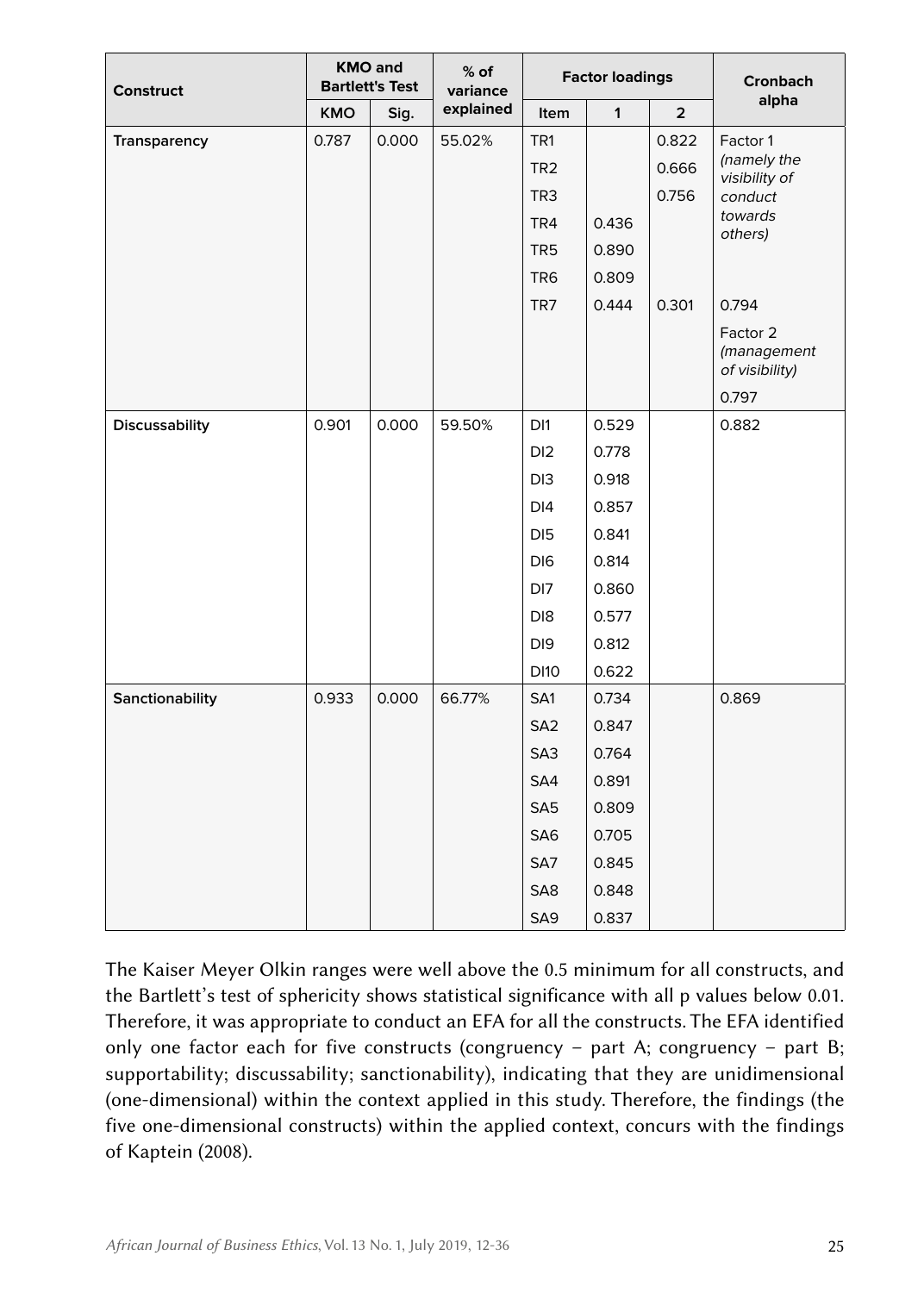However, in contrast to the findings of Kaptein, the remaining three constructs were not unidimensional. The EFA identified two factors for three constructs (clarity, feasibility and transparency), indicating that they are multidimensional (two dimensional) within the context applied.

Reviewing the statements (see Appendix 1) and the factor loadings for the construct *Clarity*, two factors were identified and labelled, namely a personal dimension (the use of assets, finance, dealing with conflict of interest, and side-line activities) [Factor 1], and a relational dimension (obtaining authorisations, conduct towards external parties, and internal colleagues) [Factor 2]. Double loadings occurred for statement CL9. The factor loading for "*The organisation makes it sufficiently clear to me how I should deal with environmental issues in a responsible way*" (CL9) was higher in Factor 2 [relational dimension] (0.401), however, the researchers were of the opinion that the personal dimension [Factor 1] fits more meaningfully with this statement, and it was thus included in Factor 1.

Reviewing the statements and the factor loadings for the construct *Transparency*, two factors are evident, namely the visibility of conduct towards others (managers, other employees, or someone else will find out about a colleague's/manager's conduct) [Factor 1]; and the management of visibility (checks are done, there is awareness of ethics or ethical practices, types of incidents are known and feedback is given) [Factor 2]. Double loadings occurred for statement TR7. The loadings for "*Management is aware of the types of incidents and unethical conduct that occur in my immediate working environment*" (TR7) were higher in Factor 1 [visibility of conduct] (0.444), which fits meaningfully with this statement for the authors.

For the construct *Feasibility*, two factors were identified and labelled as conflict at an individual level (*conflict with my conscience* and *sacrifice personal norms and values*) [Factor 1], and conflict at an organisational level (insufficient time, information and resources to carry out tasks responsibly) [Factor 2].

To determine the reliability of the questionnaire in the company in the South African context, Cronbach alpha coefficients were calculated for all factors. The Cronbach alpha coefficients for the eight constructs ranged between 0.728 and 0.938, which was above the 0.7 threshold value (see Table 4). These coefficients indicated that the items measuring each construct (including the subdivisions for the virtues of clarity, feasibility and transparency), are consistent and (the items) measure the respective constructs. Table 6 indicates the differences between the findings in the current study and the findings of Kaptein (2008) and Huhtala *et al*. (2011).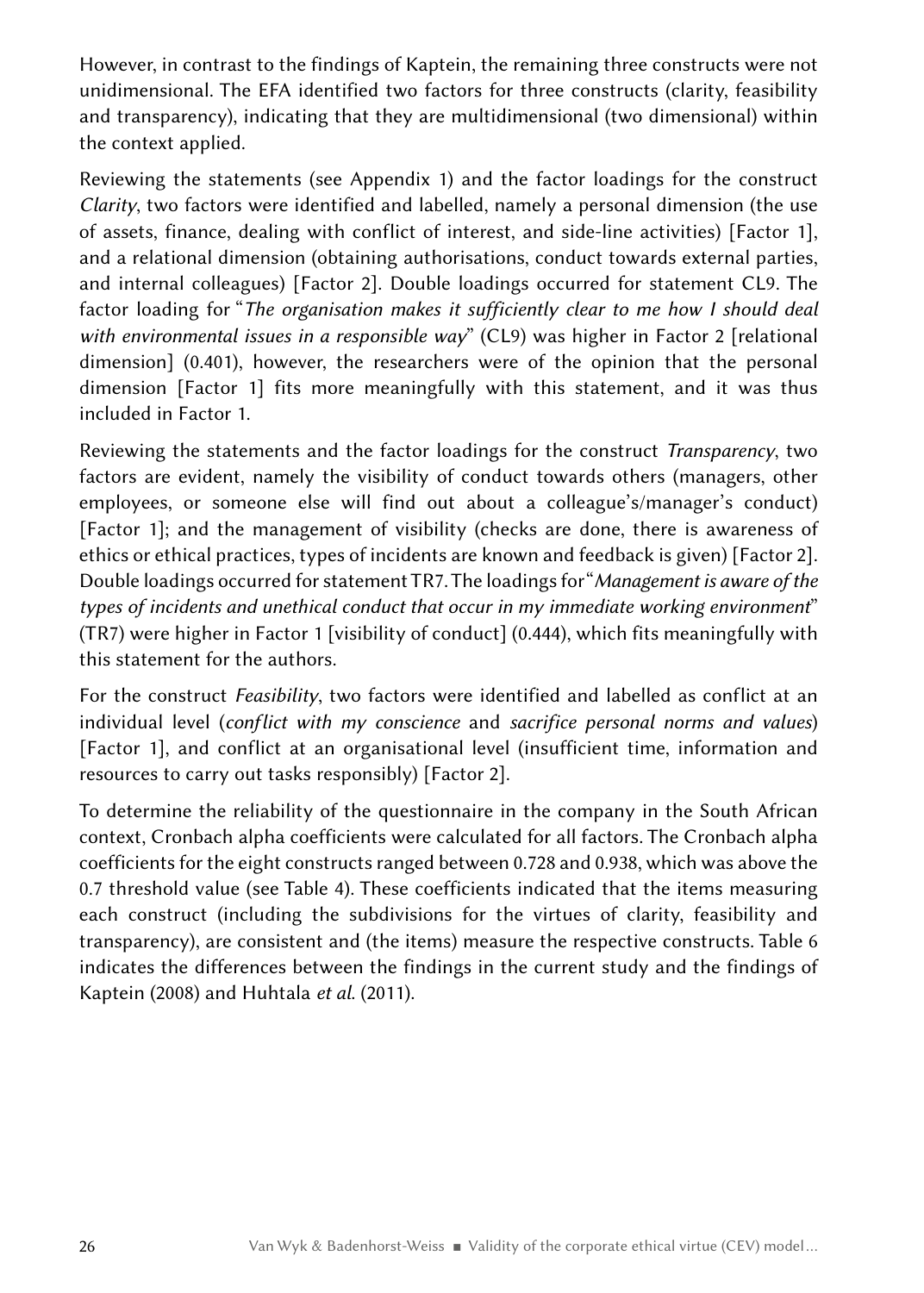| Findings of studies done by Kaptein (2008)<br>and Huhtala et al. (2011) | <b>Findings of current study</b>         |
|-------------------------------------------------------------------------|------------------------------------------|
| Unidimensional constructs were:                                         | <b>Unidimensional constructs were:</b>   |
| Clarity                                                                 | Supportability                           |
| Feasibility                                                             | Discussability                           |
| Supportability                                                          | Sanctionability                          |
| Transparency                                                            |                                          |
| Discussability                                                          |                                          |
| Sanctionability                                                         |                                          |
| <b>Multidimensional constructs were:</b>                                | <b>Multidimensional constructs were:</b> |
| Congruency                                                              | Congruency                               |
| • Congruency of managers                                                | • Congruency of managers                 |
| • Congruency of supervisors                                             | • Congruency of supervisors              |
|                                                                         | Clarity                                  |
|                                                                         | • Personal dimension                     |
|                                                                         | • Relational dimension                   |
|                                                                         | Feasibility                              |
|                                                                         | • Conflict at individual level           |
|                                                                         | • Conflict at organisational level       |
|                                                                         | Transparency                             |
|                                                                         | • Visibility of conduct towards others   |
|                                                                         | • Management of visibility               |

In the testing of the CEV model and the discussion of the findings above it became clear that the CEV model has, to an extent, applicability value in this company in South Africa, but that the model cannot be applied without some adaption. The construct supportability, discussability and sanctionability were found to be unidimensional, however, four constructs were identified as multidimensional. These constructs were congruency, clarity, feasibility and transparency. Differences in the findings of this study could possibly be attributed to the differences in contexts (developed vs developing countries), and differences in the studies' (Kaptein's and this study's) populations. For example, South Africa is known to be a more diverse country, with many different cultures and languages, which is also reflected in companies in the country. Such differences in the findings of the present study substantiate the purpose of this study.

It was not the purpose of the study to report on the description or inferential statistics, however, the analysis of these activities indicated that the construct of the virtue of feasibility had to be reverse scored when descriptive and inferential statistical analyses were employed. A similar finding was made by DeBode *et al.* (2013).

## 6. Summary and implications

Organisations must ensure the ethical conduct of their employees for their long-term sustainability (Wiid, Cant, Van Niekerk, 2013; Borah, Hazarika, 2016). For organisations that are serious about doing the right thing, it is not just about managing ethics, but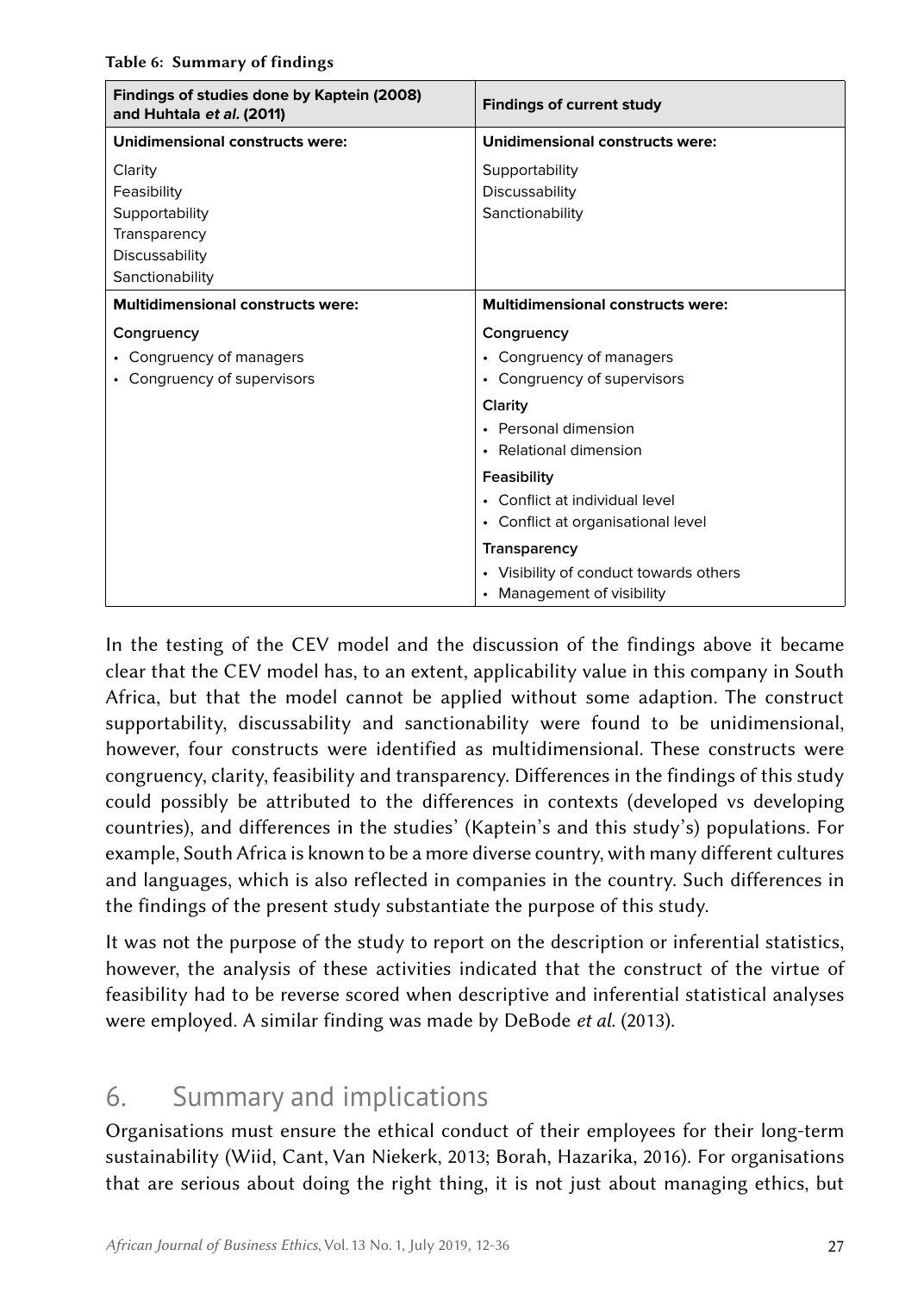more importantly, about creating and maintaining an ethical culture throughout the organisation. Developing and maintaining an ethical culture should also be important for JSE-listed financial institutions, since a listing requirement is the management of ethics in accordance with King IV.

This study determined the suitability of an instrument that measures ethical culture in a company in the South African context by means of a case study. A comprehensive online survey was conducted to obtain responses using Kaptein's (2008) CEV model questionnaire. Although the CFA only confirmed one construct that fits the model (virtue of supportability), the EFA results confirmed the underlying structure of all of the constructs. The Cronbach alpha coefficients for the eight constructs ranged between 0.728 and 0.938, which was above the acceptable 0.7 minimum value. Hence, within this context, it indicates that, for example, the items measuring the personal dimension within clarity, collectively measure this particular subclassification of the virtue of clarity.

Results from the CFA and EFA highlighted that five constructs are unidimensional, and agree with the virtues identified by Kaptein. However, three constructs (clarity, feasibility and transparency) were not unidimensional, and like the virtue of congruence, can be divided into two subdimensions (or two parts). These constructs could meaningfully be interpreted as such: clarity has two factors, namely the personal and relational level. Feasibility has two factors, namely conflict at an individual level and conflict at the organisational level. Transparency has two factors, namely the visibility of conduct towards others and the management of visibility.

The reasons for these differences could be due to the new context (or environment – the company, country, and industry, and the nature of the countries) and demographics of the sample that differ from study to study. In addition, South Africa has a very diverse population (Irwin, 2011), making the context different from that of the studies done by Kaptein (2008) and Huhtala *et al*. (2011).

Although not the focus of this study, the survey instrument (in the CEV model) gave an indication of the participating company's ethical culture (see Van Wyk & Badenhorst-Weiss, 2017). The participating company's ethical culture was "overwhelmingly positive". It was possible to determine areas of improvement (by means of description statistics, using mean and median values), as well as identifying significant differences in perceptions between managers and non-managers (by means of inferential statistics, using a two tailed t-test). Areas for improvement include, for example, attending to the workload of employees and rewarding staff for integrity. These findings could assist managers to pinpoint areas in their ethical culture that need strengthening (either through training, or review of policy or updating the ethical codes of conduct).

## 7. Limitations and recommendations for future research

The first limitation to this research study is that it is limited to one company. The case study method was followed due to a lack of willingness of companies to participate in a study investigating the sensitive matter of ethics. In addition, a low response rate was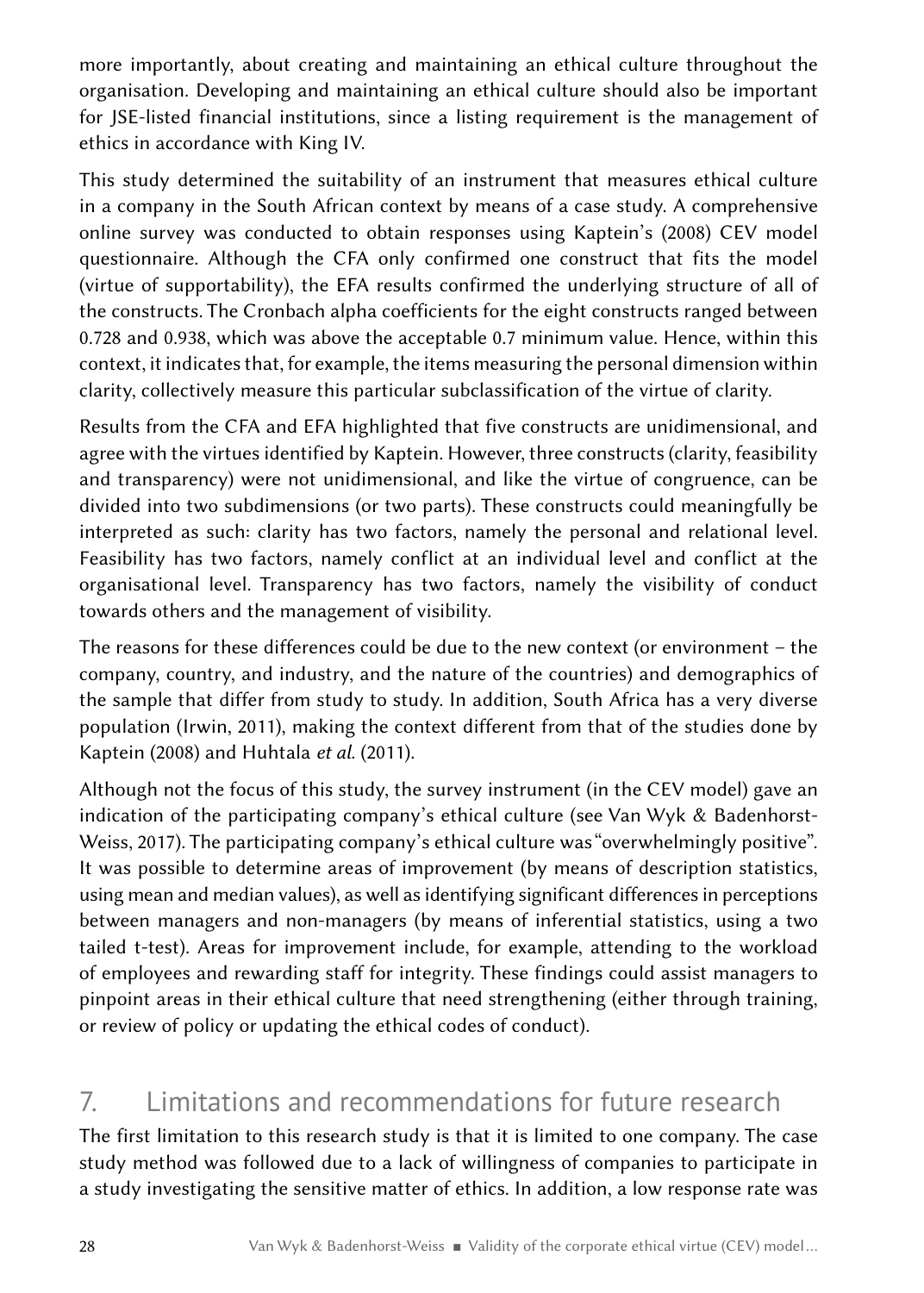obtained in the company that participated in the study. One of the reasons might be the workload of the targeted respondents and the comprehensive questionnaire that could have deterred the population from participating. In hindsight, perhaps it would have been better to use the more streamlined version of the CEV model, developed by DeBode *et al*. (2013) in the United States of America, referred to as 'CEVMS-FS'.

Another limitation is that the study was conducted in one part (region) of one large company. The findings can therefore not be generalised for the company as a whole, and are definitely not a reflection of the situation of the whole industry. A representative sample to test the validity of the CEV model would be to conduct surveys with larger samples across the insurance sector, the broader financial sector and in other industries.

Another limitation of this study is that biographical details were not obtained from the respondents. They only had to indicate if they were managers or non-managers. This made it impossible to determine relationships, correlations and make conclusions based in biographical detail. Additional research could determine if the biographical details of participants have an effect on the findings. In addition, other newly developed measurement tools (to measure the ethical culture) in the South African context can be identified, compared and tested.

Future research in the application of the CEV model can conduct multi-analyses to determine the reasons for subdivisions in the different underlying structures for managers and non-managers.

## 8. Conclusions

The purpose of this study was to measure the validity and reliability of the CEV model within a South African context, namely in one JSE-listed insurance company. The CEV model of Kaptein (2008), which has been used in other research studies, was selected for this study. This study demonstrated the efficacy of the CEV model in the context of this one insurance company listed on the JSE.

Although the contribution for this study is, due to its serious limitations, modest, it is a first attempt to measure ethical culture in South African organisations. Extending this study to other companies and collecting more data will increase the theoretical value of the study.

Within the context of the mentioned limitations the conclusion could be made that models developed in business studies cannot be universally applied without adapting them for specific or local circumstances. A practical contribution is that the findings of the study gave the participating insurance company a tool to measure their corporate ethics culture, something that was never done before. Through this adopted measurement tool, the insurance company can determine the status of their ethical culture, as well as identify possible areas for improvements. As indicated previously, this study made a modest contribution, but can serve as a first step towards the use and development of measurement instruments for ethical culture in South African organisations.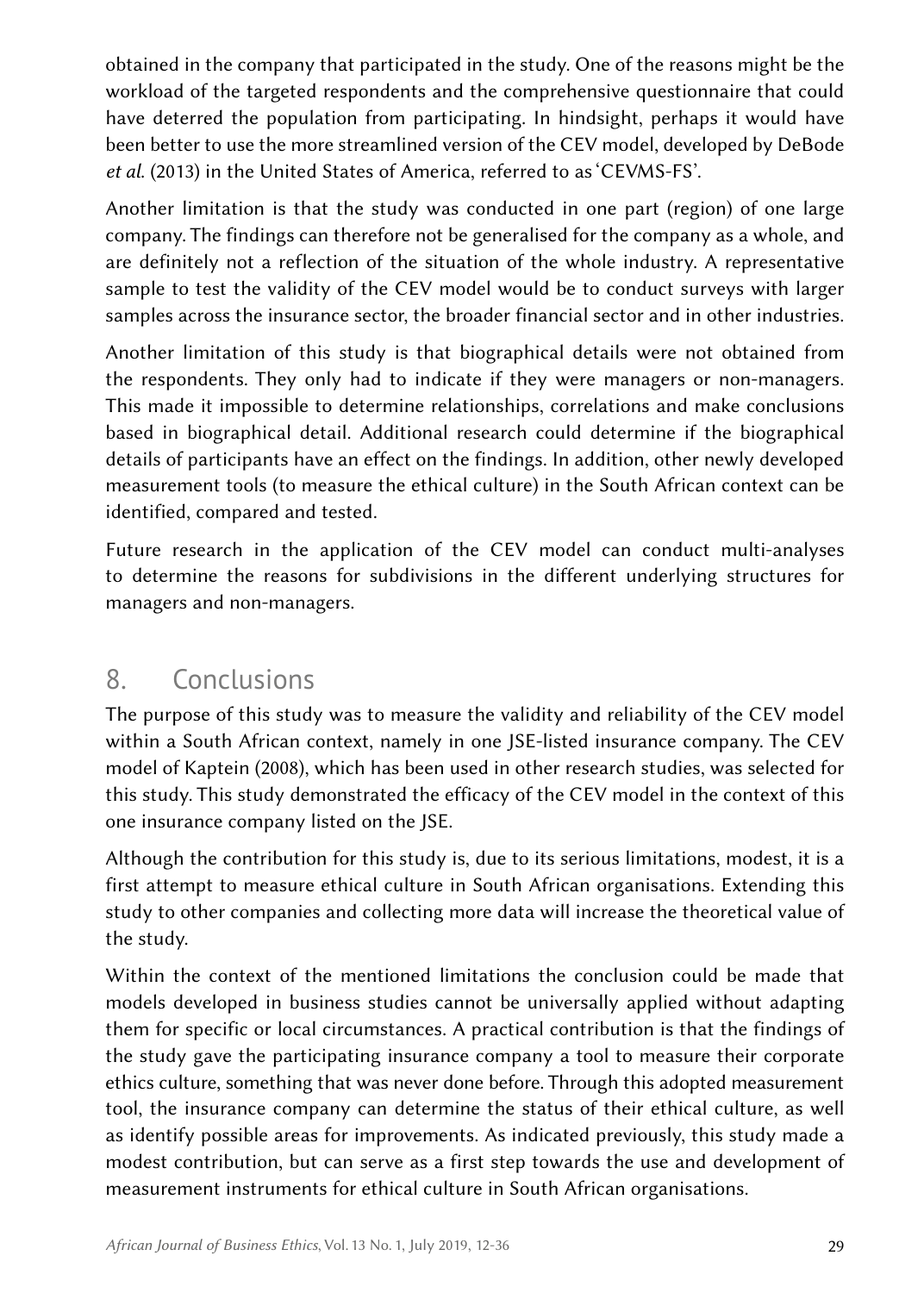Ethical conduct should be ingrained in the culture of the organisation – and it should be measured. The study found that the CEV model's survey instrument is a suitable measurement to assess corporate ethical culture within a company in the South African context in which it was applied. However, it was found that the construct of the virtue of feasibility had to be reverse scored when descriptive and inferential statistical analyses were employed. A similar finding was made by DeBode *et al.* (2013). In addition, five dimensions were unidimensional (namely, they agree with the virtues identified by Kaptein). Three virtues were not unidimensional and have subdimensions, compared to the findings of Kaptein (2008) and Huhtala *et al*. (2011). These findings (the differences over context) also indicate that an existing and tested instrument cannot merely be universally applied in all organisations, industries and countries without determining its suitability in a particular context.

#### 8.1 Ethical considerations

Participants had the opportunity to decline and/or withdraw their consent to participate in this research at any stage during the time the study was conducted. If a participant withdrew or there were any incomplete questionnaires, the data obtained from such cases was discarded.

The authors were as objective as possible in the analyses and reporting of the findings.

## Acknowledgements

The authors are grateful to Dr M. Pohl who assisted with the statistical aspects of this article, and Prof. M.R. de Villiers for the valuable inputs and mentoring of this article.

## References

- Angermund, N. & Plant, K. (2017). A framework for managing and assessing ethics in Namibia: An internal audit perspective. *African Journal of Business Ethics*, 11(1):1-22. <https://doi.org/10.15249/11-1-119>
- Appelbaum, S.H., Vigneault, L., Walker, E. & Shapiro, B.T. (2009). (Good) corporate governance and the strategic integration of meso ethics. *Social Responsibility Journal*, 5(4):525-539. [https://doi.org/10.1108/](https://doi.org/10.1108/17471110910995366) [17471110910995366](https://doi.org/10.1108/17471110910995366)
- Ardichvili, A. & Jondle, D. (2009). Ethical business cultures: A literature review and implications for HRD. *Human Resource Development Review*, 8(2):223-244. <https://doi.org/10.1177/1534484309334098>
- Ardichvili, A., Mitchell, J.A. & Jondle, D. (2009). Characteristics of ethical business cultures. *Journal of Business Ethics*, 85:445-451. <https://doi.org/10.1007/s10551-008-9782-4>
- Baker, T.L., Hunt, T.G. & Andrews, M.C. (2006). Promoting ethical behavior and organizational citizenship behaviors: The influence of corporate ethical values. *Journal of Business Research*, 59:849-857. <https://doi.org/10.1016/j.jbusres.2006.02.004>
- Belak, J. (2013). Corporate governance and the practice of business ethics in Slovenia. *Systemic Practice and Action Research*, 26:527-535.<https://doi.org/10.1007/s11213-013-9301-0>
- Booysen, P.D. (2016). *Is it time to recommit to ethical leadership in SA?* [http://www.kr.co.za/\\_blog/knowledge](http://www.kr.co.za/_blog/knowledge-resources/post/is-it-time-to-recommit-to-ethical-leadership-in-s)[resources/post/is-it-time-to-recommit-to-ethical-leadership-in-sa/](http://www.kr.co.za/_blog/knowledge-resources/post/is-it-time-to-recommit-to-ethical-leadership-in-s) [Accessed 15 August 2016].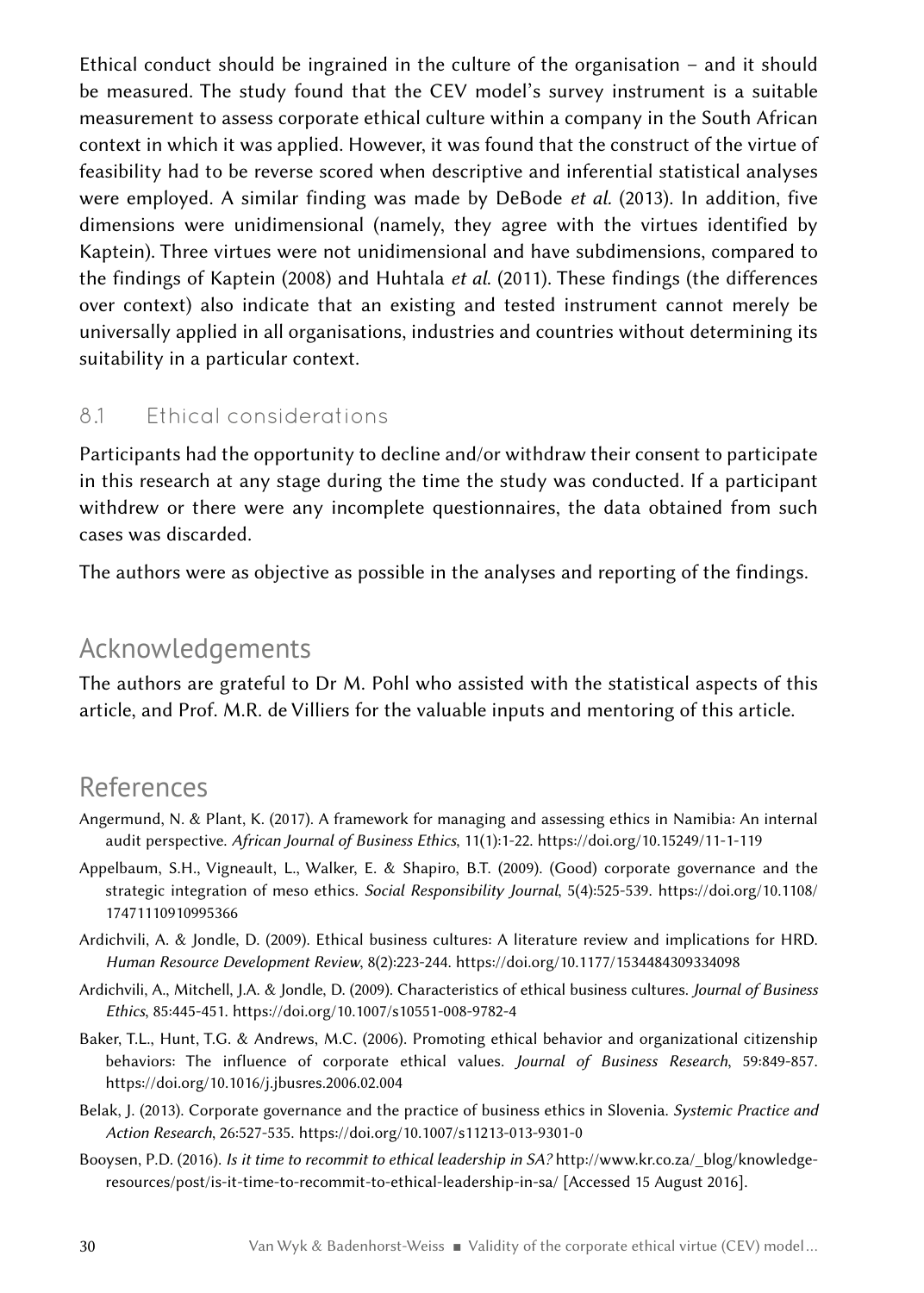- Borah, A.K. & Hazarika, E. (2015). Implications of ethical values in business management and practices: A study in retrospect. *Journal of Commerce and Management Thought*, 6(2):273-285. [https://doi.org/](https://doi.org/10.5958/0976-478X.2015.00017.8) [10.5958/0976-478X.2015.00017.8](https://doi.org/10.5958/0976-478X.2015.00017.8)
- Brown, T. (2006). *Confirmatory factor analysis for applied research*. 2nd edition. New York: The Guilford express.<http://www.kharazmi-statistics.ir/Uploads/Public/book/Methodology in the Social Sciences.pdf> [Accessed 2 June 2017].
- Collier, J. (1995). Business ethics research: Shaping the agenda. *A European Review*, 4(1):6-12. [https://doi.org/](https://doi.org/10.1111/j.1467-8608.1995.tb00103.x) [10.1111/j.1467-8608.1995.tb00103.x](https://doi.org/10.1111/j.1467-8608.1995.tb00103.x)
- DeBode, J.D., Armenakis, A.A., Feild, H.S. & Walker, A.G. (2013). Assessing ethical organizational culture: Refinement of a scale. *Journal of Applied Behavioral Science*, 49(4):460-484. [https://doi.org/10.1177/](https://doi.org/10.1177/0021886313500987) [0021886313500987](https://doi.org/10.1177/0021886313500987)
- Deloitte. (2016). *King IV report on corporate governance*. [https://www2.deloitte.com/za/en/pages/africa-centre](https://www2.deloitte.com/za/en/pages/africa-centre-for-corporate-governance/articles/kingiv-report-)[for-corporate-governance/articles/kingiv-report-on-corporate-governance.html](https://www2.deloitte.com/za/en/pages/africa-centre-for-corporate-governance/articles/kingiv-report-) [Accessed 8 November 2016].
- Eisenbeiss, S.A., Van Knippenberg, D. & Fahrbach, C.M. (2014). Doing well by doing good? Analyzing the relationship between CEO ethical leadership and firm performance. *Journal of Business Ethics*, 128(3): 635-651.<https://doi.org/10.1007/s10551-014-2124-9>
- Ethics Resource Centre. (2010). *The importance of ethical culture: Increasing trust and driving down risks: Supplemental research brief*. Washington: Ethics Resource Centre.
- Ethics Resource Centre. (2012). *National business ethics survey ® of Fortune 500 ® employees: An investigation into the state of ethics at America's most powerful companies*. Washington: Ethics Resource Centre.
- Fatoki, O.O. (2012). The impact of ethics on the availablility of trade credit to new small and medium sized enterprises (SMEs) in South Africa. *Journal of Social Sciences*, 30(1):21-29. [https://doi.org/10.1080/097189](https://doi.org/10.1080/09718923.2012.11892979) [23.2012.11892979](https://doi.org/10.1080/09718923.2012.11892979)
- Fraedrich, J., Ferrell, O.C. & Ferrell, L. (2013). *Ethical decision making for business: A Managerial Approach*. 9th edition. Stamford, CT: Cengage Learning.
- Groenewald, L. (2016). *The South African business ethics survey 2016*. Pretoria.
- Groenewald, L. & Geerts, S. (2013). *The South African business ethics survey*. Pretoria.
- Hellriegel, D., Slocum, J.W., Jackson, S.E., Louw, L., Staude G., Amos, T., Klopper, H.B., Louw, M., Oosthuizen, T., Perks, S. & Zindiye, S. (2012). *Management*. 4th edition. Cape Town: Oxford.
- Hooper, D., Coughlan, J., & Mullen, M. (2008). Structural equation modelling: Guidelines for determining model fit. *Electronic Business Research Methods*, 6(1):53-60.
- Huhtala, M., Feldt, T., Lämsä, A.M., Mauno, S. & Kinnunen, U. (2011). Does the ethical culture of organisations promote managers' occupational well-being? Investigating indirect links via ethical strain. *Journal of Business Ethics*, 101:231-247. <https://doi.org/10.1007/s10551-010-0719-3>
- Huhtala, M., Feldt, T., Hyvonen, K. & Mauno, S. (2013). Ethical organisational culture as a context for managers' personal work goals. *Journal of Business Ethics*, 114(2):265-282. [https://doi.org/10.1007/s10551-](https://doi.org/10.1007/s10551-012-1346-y) [012-1346-y](https://doi.org/10.1007/s10551-012-1346-y)
- Irwin, J. (2011). *Doing business in South Africa: An overview of ethical aspects*. [http://www.ethicsa.org/](http://www.ethicsa.org/phocadownloadpap/Research_Reports/IBE_South Africa 2011.pdf) [phocadownloadpap/Research\\_Reports/IBE\\_South Africa 2011.pdf](http://www.ethicsa.org/phocadownloadpap/Research_Reports/IBE_South Africa 2011.pdf) [Accessed 21 September 2017].
- Jalil, A., Azam, F. & Rahman, M.K. (2010). Implementation mechanism of ethics in business organizations. *International Business Research*, 3(4):145-155.<https://doi.org/10.5539/ibr.v3n4p145>
- Johannesburg Stock Exchange. (2013). *Listed companies JSE*. [https://www.jse.co.za/current-companies/](https://www.jse.co.za/current-companies/companies-and-financial-instruments) [companies-and-financial-instruments](https://www.jse.co.za/current-companies/companies-and-financial-instruments) [Accessed 10 September 2013].
- Jondle, D., Ardichvili, A. & Mitchell, J. (2014). Modelling ethical business culture: Development of the ethical business culture survey and its use to validate the CEBC model of ethical business culture. *Journal of Business Ethics*, 119(1):29-43.<https://doi.org/10.1007/s10551-012-1601-2>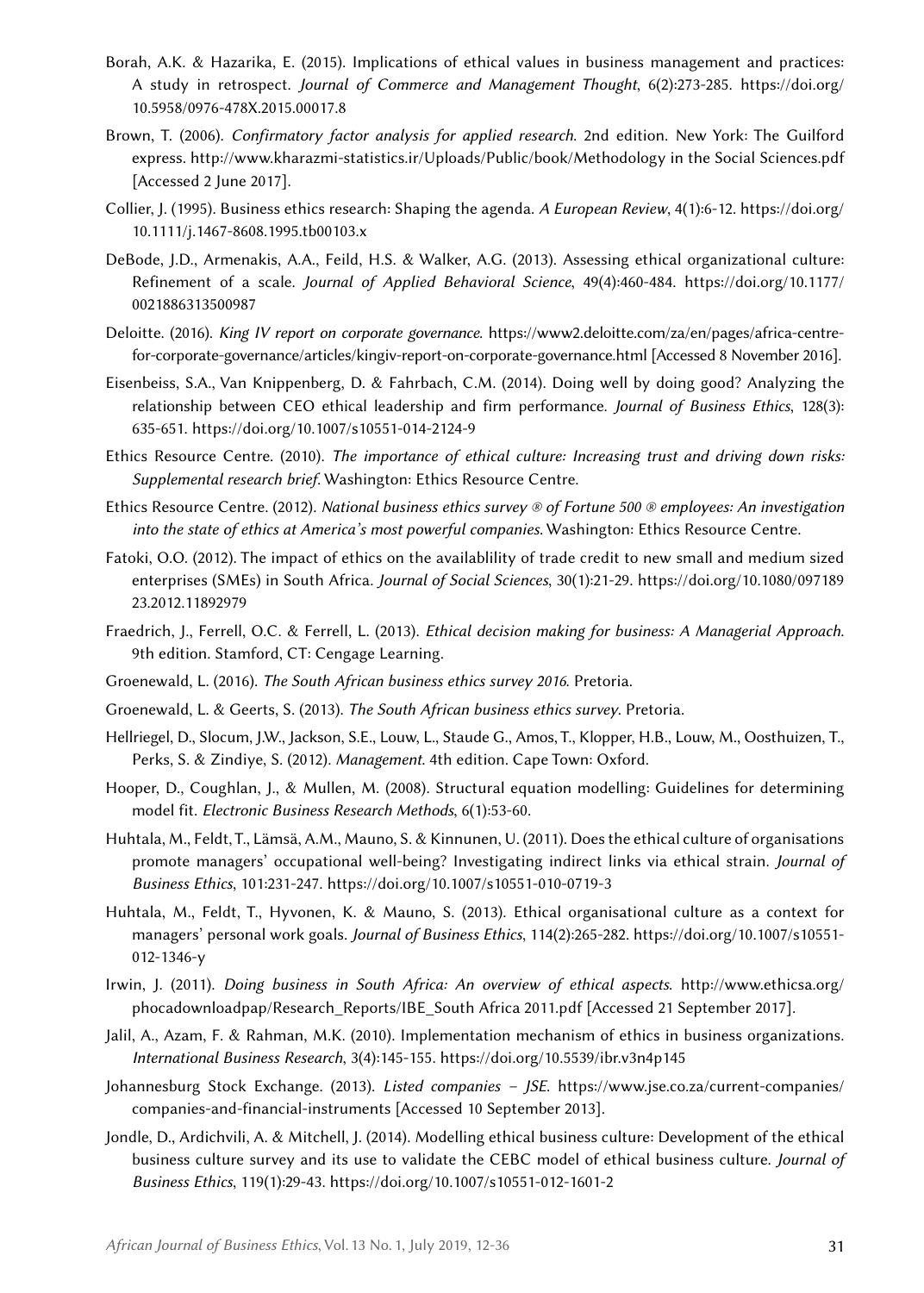- Kangas, M., Muotka, J., Huhtala, M., Mäkikangas, A. & Feldt, T. (2015). Is the ethical culture of the organization associated with sickness absence? A multilevel analysis in a public sector organization. *Journal of Business Ethics*, 140(1):131-145. <https://doi.org/10.1007/s10551-015-2644-y>
- Kaptein, M. (2008). Developing and testing a measure for the ethical culture of organizations: The corporate ethical virtues model. *Journal of Organizational Behavior*, 29(7):923-947. <https://doi.org/10.1002/job.520>
- Kaptein, M. (2009). Ethics programs and ethical culture: A next step in unraveling their multi-faceted relationship. *Journal of Business Ethics*, 89:261-281. <https://doi.org/10.1007/s10551-008-9998-3>
- Kaptein, M. (2011). Understanding unethical behavior by unraveling ethical culture. *Human Relations*, 64(6):843-869. <https://doi.org/10.1177/0018726710390536>
- Kaptein, M. (2015). The effectiveness of ethics programs: The role of scope, composition, and sequence. *Journal of Business Ethics*, 132(2):415-431.<https://doi.org/10.1007/s10551-014-2296-3>
- KPMG. (2016). *Draft King IV released for public comment*. [https://home.kpmg.com/za/en/home/insights/2016/](https://home.kpmg.com/za/en/home/insights/2016/04/draft-king-iv-released-for-public-comment.html) [04/draft-king-iv-released-for-public-comment.html](https://home.kpmg.com/za/en/home/insights/2016/04/draft-king-iv-released-for-public-comment.html) [Accessed 6 October 2016].
- Llopis, J., Reyes Gonzalez, M. & Gasco, J.L. (2007). Corporate governance and organisational culture: The role of ethics officers. *International Journal of Disclosure and Governance*, 4(2):96-105. [https://doi.org/10.1057/](https://doi.org/10.1057/palgrave.jdg.2050051) [palgrave.jdg.2050051](https://doi.org/10.1057/palgrave.jdg.2050051)
- Majluf, N.S. & Navarrete, C.M. (2011). A two-component compliance and ethics program model: An empirical application to Chilean corporations. *Journal of Business Ethics*, 100:567-579. [https://doi.org/10.1007/](https://doi.org/10.1007/s10551-010-0696-6) [s10551-010-0696-6](https://doi.org/10.1007/s10551-010-0696-6)
- Mcleod, M.S., Payne, G.T. & Evert, R.E. (2016). Organizational ethics research: A systematic review of methods and analytical techniques. *Journal of Business Ethics*, 134:429-443. [https://doi.org/10.1007/s10551-014-](https://doi.org/10.1007/s10551-014-2436-9) [2436-9](https://doi.org/10.1007/s10551-014-2436-9)
- Meinert, D. (2014). *Creating an ethical culture*. [https://www.shrm.org/hr-today/news/hr-magazine/pages/](https://www.shrm.org/hr-today/news/hr-magazine/pages/0414-ethical-workplace-culture.aspx) [0414-ethical-workplace-culture.aspx](https://www.shrm.org/hr-today/news/hr-magazine/pages/0414-ethical-workplace-culture.aspx) [Accessed 20 September 2016].
- Newsom, J. (2005). Some clarifications and recommendations on fit indices. *USP*, 655:123-133.
- Pierce, V. & Kennedy-Good, S. (2009). *King III what does it all mean?!* [http://www.polity.org.za/article/king](http://www.polity.org.za/article/king-iii-what-does-it-all-mean-2009-12-01)[iii-what-does-it-all-mean-2009-12-01](http://www.polity.org.za/article/king-iii-what-does-it-all-mean-2009-12-01) [Accessed 13 August 2010].
- Pietersen, J. & Maree, K. (2016). Standardisation of a questionnaire. In: K. Maree (ed.). *First steps in research*. 2nd edition. Pretoria: Van Schaik. 238-247.
- Punt, W.J., Groenewald, L. & Geerts, S. (2010). *South African Corporate Ethics Indicator*. Pretoria.
- Riivari, E. & Lämsä, A.M. (2014). Does it pay to be ethical? Examining the relationship between organisations' ethical culture and innovativeness. *Journal of Business Ethics*, 124(1):1-17. [https://doi.org/10.1007/s10551-](https://doi.org/10.1007/s10551-013-1859-z) [013-1859-z](https://doi.org/10.1007/s10551-013-1859-z)
- Rossouw, G. (2011). The Sub-Sahara African survey of business ethics as field of teaching, training and research. *African Journal of Business Ethics*, 5(2):61-65. <https://doi.org/10.15249/5-2-54>
- Saunders, M., Lewis, P. & Thornhill, A. (2012). *Research methods for business students*. 6th edition. London: Pearson.
- Schein, E.H. (1984). Coming to a new awareness of organizational culture. *Sloan Management Review*, 25(2):3-16.
- Smit, A.M. & Bierman, E.J. (2017). An evaluation of the reporting on ethics and integrity of selected listed motor vehicle companies. *African Journal of Business Ethics*, 11(1):82-102.<https://doi.org/10.15249/11-1-152>
- Smurthwaite, M. (2011). Business ethics as field of training, teaching and research in Southern Africa. *African Journal of Business Ethics*, 5(2):81-88. <https://doi.org/10.15249/5-2-55>
- The Economist Intelligence Unit. (2012). *Financial services report: March 2012*. [http://www.eiu.com/FileHandler.](http://www.eiu.com/FileHandler.ashx?issue_id=1038929688 &mode=pdf) [ashx?issue\\_id=1038929688 &mode=pdf](http://www.eiu.com/FileHandler.ashx?issue_id=1038929688 &mode=pdf) [Accessed 10 August 2013].
- Thomson, M., MacInnis, D.J. & Whan Park, C. (2005). The ties that bind: Measuring the strength of consumers' emotional attachments to brands. *Journal of Consumer Psychology*, 15(1):77-91. [https://doi.org/10.1207/](https://doi.org/10.1207/s15327663jcp1501_10) [s15327663jcp1501\\_10](https://doi.org/10.1207/s15327663jcp1501_10)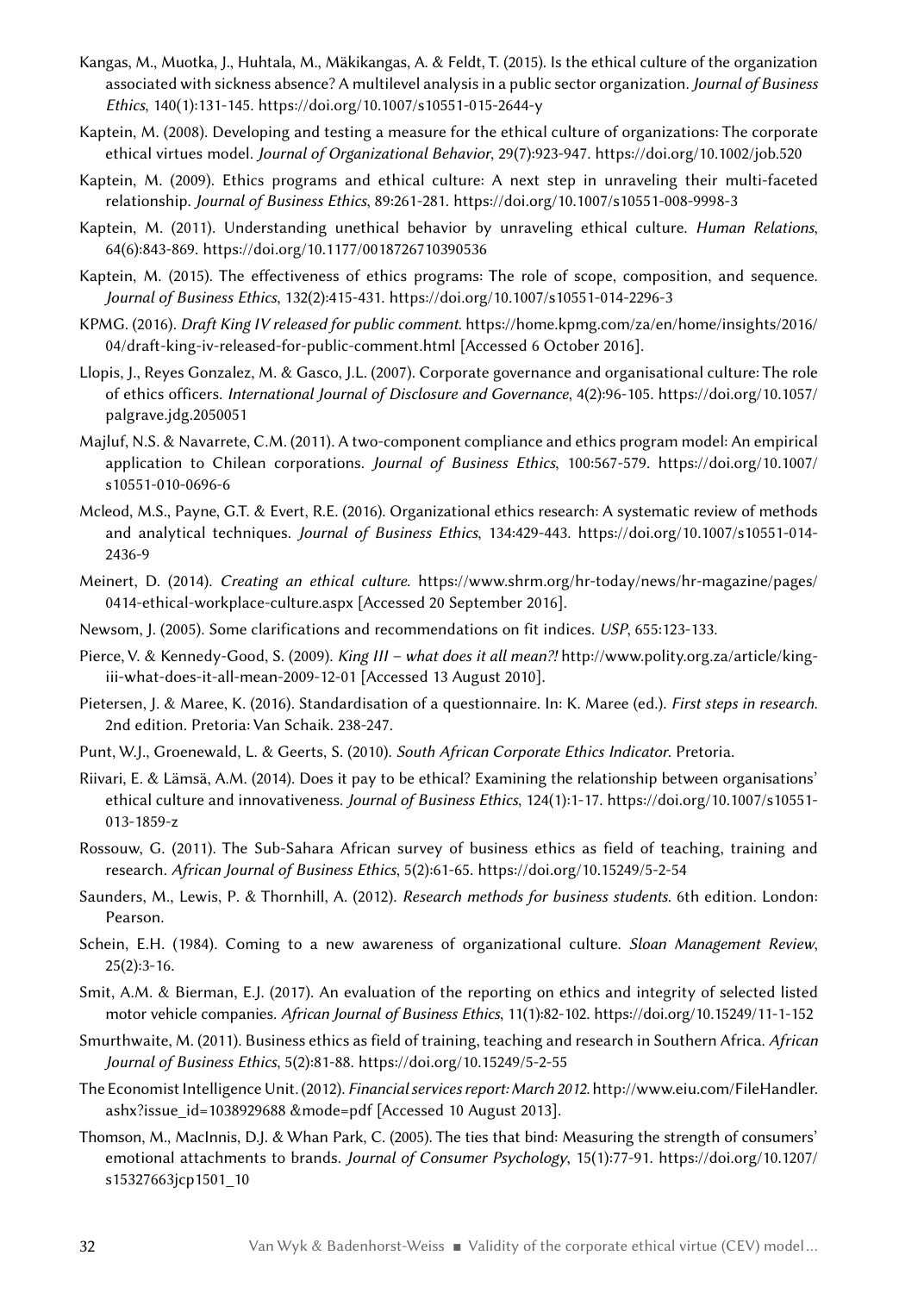- Timonen, L. & Luoma-Aho, V. (2010). Sector-based corporate citizenship. *Business Ethics: A European Review*, 19(1):1-13. <https://doi.org/10.1111/j.1467-8608.2009.01575.x>
- Treviño, L.K., Butterfield, K.D. & Mccabe, D.L. (1998). The ethical context in organizations: Influences on employee attitudes and behaviors. *Business Ethics Quarterly*, 8(3):447-476. [http://0-web.b.ebscohost.com.oasis.unisa.](http://0-web.b.ebscohost.com.oasis.unisa.ac.za/ehost/pdfviewer/pdfviewer?vid=2&sid=af1c52a5-86d5-4ef) [ac.za/ehost/pdfviewer/pdfviewer?vid=2&sid=af1c52a5-86d5-4ef0-8087-76ba4b2ddc18%40sessionmgr101](http://0-web.b.ebscohost.com.oasis.unisa.ac.za/ehost/pdfviewer/pdfviewer?vid=2&sid=af1c52a5-86d5-4ef) [Accessed 6 April 2017].
- Treviño, L.K. & Nelson, K.A. (2011). *Managing business ethics: straight talk about how to do it right*. 5th edition. Hoboken, NJ: Wiley.
- Valentine, S., Fleischman, G. & Godkin, L. (2015). Rogues in the ranks of selling organizations: using corporate ethics to manage workplace bullying and job satisfaction. *Journal of Personal Selling & Sales Management*, 35(2):143-163. <https://doi.org/10.1080/08853134.2015.1010542>
- Van Wyk, I. (2014). Ethical culture: A study at a South African insurance company. Unpublished MCom Dissertation. Pretoria: University of South Africa.
- Van Wyk, I. & Badenhorst-Weiss, J. (2017). Exploring ethical culture: A case study in the South African insurance industry. *Journal of Contemporary Management*, 14:330-361.
- Yin, R.K. (2014). *Case study research: design and methods*. 5th edition. Oaks, CA: SAGE.
- Van Zyl, E. (2012). Utilising human resource management in developing an ethical corporate culture. *African Journal of Business Ethics*, 6(1):50-55. <https://doi.org/10.4103/1817-7417.104702>
- Widd, J.A., Cant, M.C. & Van Niekerk, C. (2013). Moral behaviour and ethical misconduct in Nigerian Small Businesses. *International Business and Economics Research Journal*, 12(9):1087-1100. [https://doi.org/](https://doi.org/10.19030/iber.v12i9.8054) [10.19030/iber.v12i9.8054](https://doi.org/10.19030/iber.v12i9.8054)
- World Economic Forum. (2016). *Competitiveness Rankings*. [http://reports.weforum.org/global-competitiveness](http://reports.weforum.org/global-competitiveness-report-2015-2016/competitiveness-rankings/)[report-2015-2016/competitiveness-rankings/](http://reports.weforum.org/global-competitiveness-report-2015-2016/competitiveness-rankings/) [Accessed 9 November 2016].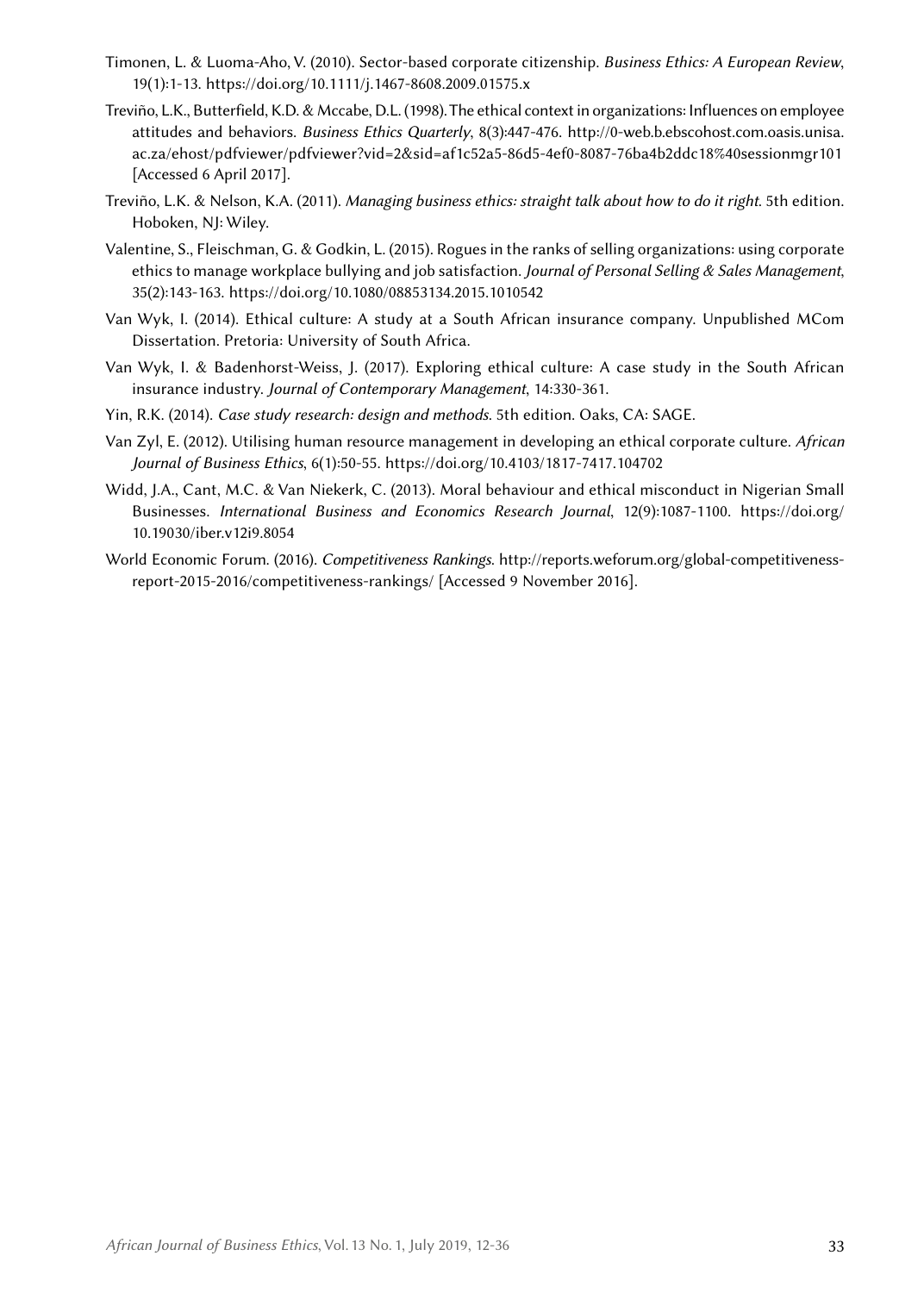### Appendix 1: Statements measuring the eight individual constructs

| 1.      | <b>Virtue of clarity</b>                                                                                                                    |
|---------|---------------------------------------------------------------------------------------------------------------------------------------------|
| 1.1     | The organisation makes it sufficiently clear to me how I should conduct myself appropriately<br>towardss others in the organisation.        |
| $1.2\,$ | The organisation makes it sufficiently clear to me how I should obtain proper authorisations.                                               |
| 1.3     | The organisation makes it sufficiently clear to me how I should use organisational equipment<br>responsibly.                                |
| 1.4     | The organisation makes it sufficiently clear to me how I should use my working hours responsibly.                                           |
| 1.5     | The organisation makes it sufficiently clear to me how I should handle money and other financial<br>assets of the organisation responsibly. |
| 1.6     | The organisation makes it sufficiently clear to me how I should deal with conflicts of interests and<br>side-line activities responsibly.   |
| 1.7     | The organisation makes it sufficiently clear to me how I should deal with confidential information<br>responsibly.                          |
| 1.8     | The organisation makes it sufficiently clear to me how I should deal with external persons and<br>organisations responsibly.                |
| 1.9     | The organisation makes it sufficiently clear to me how I should deal with environmental issues in<br>a responsible way.                     |
| 1.10    | In my immediate working environment, it is sufficiently clear how we are expected to conduct<br>ourselves in a responsible way.             |
| 2.      | Virtue of congruency (Part A) - Supervisors/line managers                                                                                   |
| 2.1     | My supervisor sets a good example in terms of ethical behaviour.                                                                            |
| 2.2     | My supervisor communicates the importance of ethics and integrity clearly and convincingly.                                                 |
| 2.3     | My supervisor would never authorise unethical or illegal conduct to meet business goals.                                                    |
| 2.4     | My supervisor does as he/she says.                                                                                                          |
| 2.5     | My supervisor fulfils his/her responsibilities.                                                                                             |
| 2.6     | My supervisor is honest and reliable.                                                                                                       |
| 3.      | Virtue of congruency (Part B) - Manager/head of division/department                                                                         |
| 3.1     | The conduct of the board and (senior) management reflects a shared set of norms and values.                                                 |
| 3.2     | The board and (senior) management set a good example in terms of ethical behaviour.                                                         |
| 3.3     | The board and (senior) management communicate the importance of ethics and integrity clearly<br>and convincingly.                           |
| 3.4     | The board and (senior) management would never authorise unethical or illegal conduct to meet<br>business goals.                             |
| 4.      | Virtue of feasibility (all items were reverse scored in accordance with Kaptein, 2008)                                                      |
| 4.1     | In my immediate working environment, I am sometimes asked to do things that conflict with<br>my conscience.                                 |
| 4.2     | In order to be successful in my organisation, I sometimes have to sacrifice my personal norms<br>and values.                                |
| 4.3     | I have insufficient time at my disposal to carry out my tasks responsibly.                                                                  |
| 4.4     | I have insufficient information at my disposal to carry out my tasks responsibly.                                                           |
| 4.5     | I have inadequate resources at my disposal to carry out my tasks responsibly.                                                               |
| 4.6     | In my job, I am sometimes put under pressure to break the rules.                                                                            |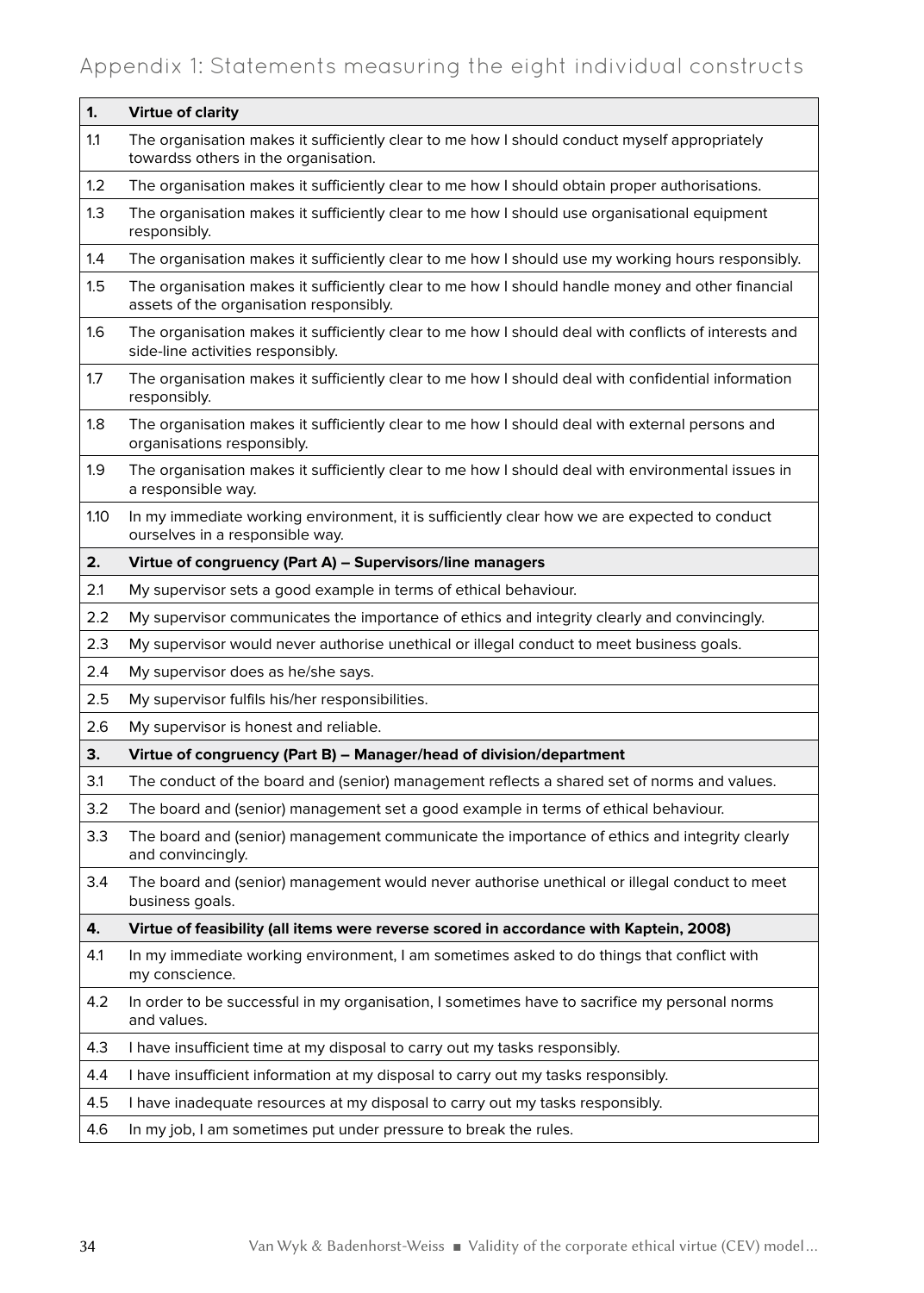| 5.   | <b>Virtue of supportability</b>                                                                                                                                                              |
|------|----------------------------------------------------------------------------------------------------------------------------------------------------------------------------------------------|
| 5.1  | In my immediate working environment, everyone is totally committed to the (stipulated) norms and<br>values of the organisation.                                                              |
| 5.2  | In my immediate working environment, an atmosphere of mutual trust prevails.                                                                                                                 |
| 5.3  | In my immediate working environment, everyone has the best interests of the organisation<br>at heart.                                                                                        |
| 5.4  | In my immediate working environment, a mutual relationship of trust prevails between<br>non-managers and management.                                                                         |
| 5.5  | In my immediate working environment, everyone takes the existing norms and standards seriously.                                                                                              |
| 5.6  | In my immediate working environment, everyone treats one another with respect.                                                                                                               |
| 6.   | <b>Virtue of transparency</b>                                                                                                                                                                |
| 6.1  | If a colleague does something which is not permitted, my manager will find out about it.                                                                                                     |
| 6.2  | If a colleague does something which is not permitted, I or another colleague will find out about it.                                                                                         |
| 6.3  | If my manager does something which is not permitted, someone in the organisation will find out<br>about it.                                                                                  |
| 6.4  | If I criticise other people's behaviour, I will receive feedback on any action taken as a result of<br>my criticism.                                                                         |
| 6.5  | In my immediate working environment, there is adequate awareness of potential violations and<br>incidents in the organisation.                                                               |
| 6.6  | In my immediate working environment, adequate checks are carried out to detect violations and<br>unethical conduct.                                                                          |
| 6.7  | Management is aware of the types of incidents and unethical conduct that occur in my immediate<br>working environment.                                                                       |
| 7.   | <b>Virtue of discussability</b>                                                                                                                                                              |
| 7.1  | In my immediate working environment, reports of unethical conduct are handled with caution.                                                                                                  |
| 7.2  | In my immediate working environment, I have the opportunity to express my opinion.                                                                                                           |
| 7.3  | In my immediate working environment, there is adequate scope to discuss unethical conduct.                                                                                                   |
| 7.4  | In my immediate working environment, reports of unethical conduct are taken seriously.                                                                                                       |
| 7.5  | In my immediate working environment, there is adequate scope to discuss personal moral<br>dilemmas.                                                                                          |
| 7.6  | In my immediate working environment, there is adequate scope to report unethical conduct.                                                                                                    |
| 7.7  | In my immediate working environment, there is ample opportunity for discussing moral dilemmas.                                                                                               |
| 7.8  | If someone is called to account for his/her conduct, it is done in a respectful manner.                                                                                                      |
| 7.9  | In my immediate working environment, there is adequate scope to correct unethical conduct.                                                                                                   |
| 7.10 | If reported unethical conduct in my immediate working environment does not receive adequate<br>attention, there is sufficient opportunity to raise the matter elsewhere in the organisation. |